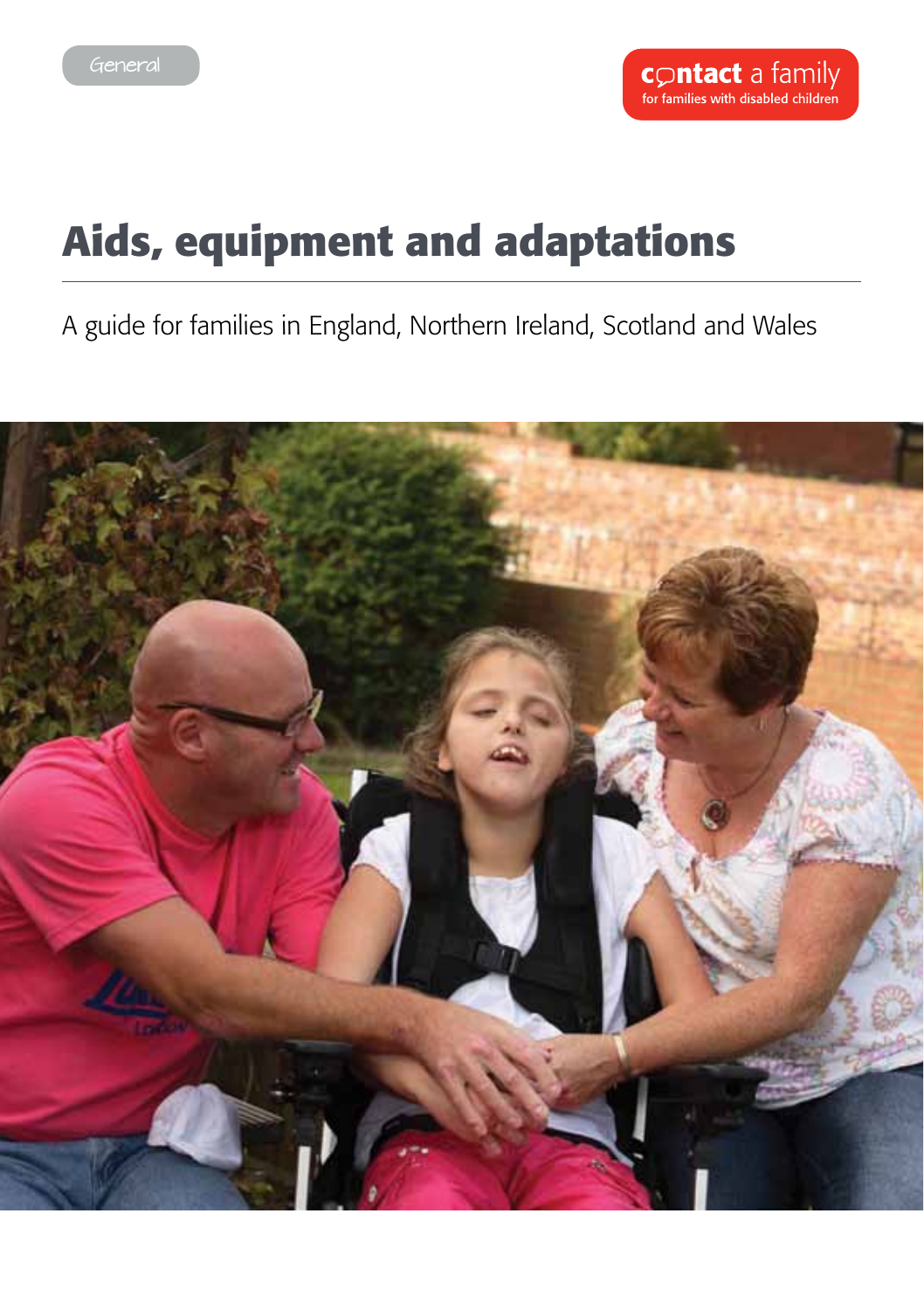## **Introduction**

Caring for a disabled child can sometimes be made easier with the use of certain aids, equipment and adaptations. Getting the right equipment early will help your child's development and confidence. And having the right equipment is essential for a child to become more independent as they grow up.

This guide has information on how to get equipment your child may be legally entitled to, and where to go for further advice.

You will also find information on equipment for play and leisure, borrowing equipment, buying second-hand equipment, financial help, VAT relief, help adapting your home, and useful contacts for specialist support and information.

## **Contents**

| Who provides equipment?<br>Communication | 3<br>9 |
|------------------------------------------|--------|
|                                          | 10     |
| Continence                               | 12     |
|                                          | 14     |
| <b>Mobility</b>                          | 15     |
| Education                                | 20     |
|                                          | 22     |
|                                          | 25     |
|                                          | 31     |
| Financial help                           | 32     |
|                                          | 34     |
|                                          | 36     |
| Consumer rights                          | 37     |
| Further sources of help and advice       | 38     |
| Frequently asked questions               | 41     |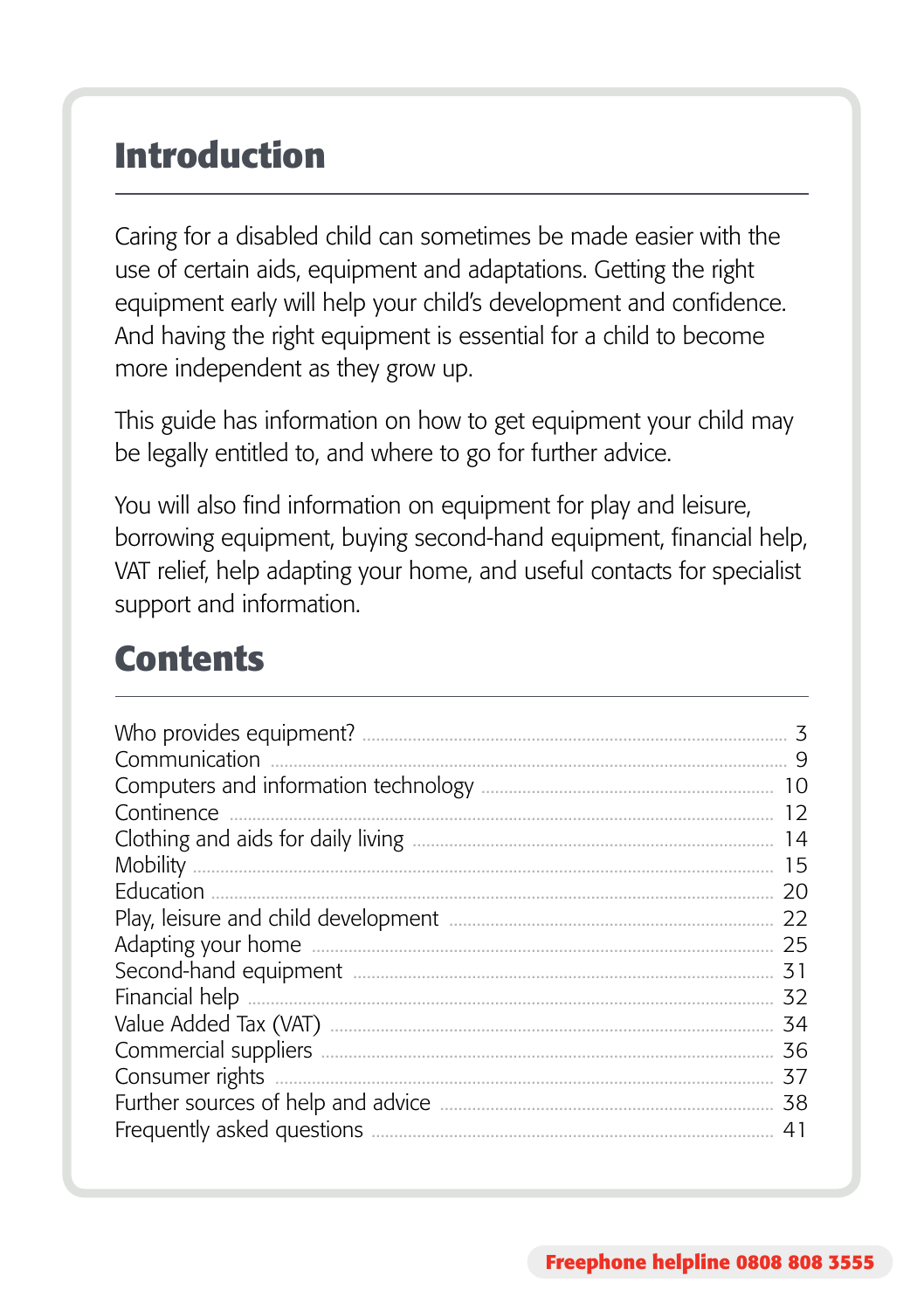## **O** Information in this guide

Although great care has been taken in producing this guide to ensure accuracy, Contact a Family cannot take any responsibility for any errors or omissions. Listing of other organisations and companies is for information purposes only and does not mean that Contact a Family endorses any product or service.



## **Who provides equipment?**

In general, local authority social service departments are responsible for providing equipment for your child's social care needs.

Social care is a general term that describes all types of personal care (like help getting in and out of bed) and practical help for daily living that your child needs to help their independence.

This includes aids and equipment to help with lifting and transferring your child, eating, bathing and washing. It also includes help with arranging adaptations to your home, or any additional facilities for your child's greater safety, comfort and convenience.

In **England** and **Wales**, local authorities services for children are usually provided by a department called 'children's services'.

In **Scotland**, the department is usually called 'social work', and in **Northern Ireland**, the Health and Social Services Trust. In this guide, we use the term 'local authority', or 'social services' for short to describe social care services.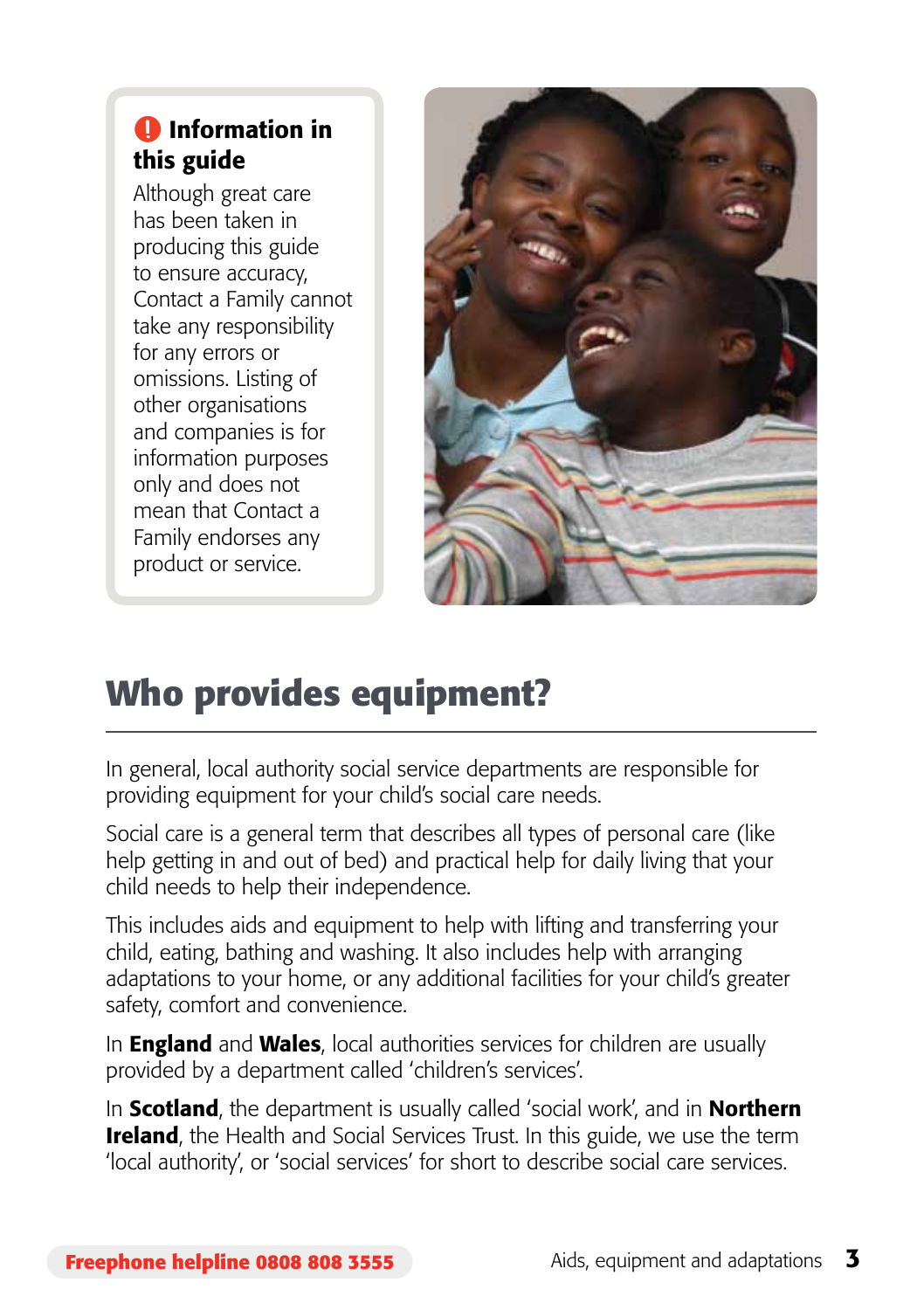**The health authority** is responsible for providing equipment to meet nursing or medical needs, including wheelchair services. Equipment can be supplied through the NHS on a free loan basis, with certain items being prescribed by the GP or a consultant. This might include special beds and bed equipment, hoists, incontinence aids, feeding aids, mobility aids and hearing aids.

Throughout this guide, we refer to the 'health service'. In your area, this might also be known as the Clinical Commissioning Group (CCG) in England, Local Health Board (LHB) in Wales, or Health and Social Services Trust in Northern Ireland.

The school or local authority may arrange equipment to help a child access the curriculum. See page 20. Our education advice service can give you further information about your child's rights to equipment in school. Call our freephone helpline on 0808 808 3555.

#### What are my child's rights to getting aids and equipment?

Local authorities (LAs) have a legal duty to provide practical help, including equipment and additional facilities for the greater safety, comfort or convenience of children and young people who are assessed as needing them under Section 2 of the Chronically Sick and Disabled Persons Act 1970 (England and Wales). There are equivalent laws for Scotland and Northern Ireland. In your area, there may be a local agreement which says who is responsible for different types of equipment.

In England, local authorities must publish information about aids and equipment on their website as part of their 'local offer' of support for families with disabled children.

The NHS was set up under the National Health Service Act England and Wales 1946 (and equivalent legislation for Scotland in 1947 and Northern Ireland in 1948) to provide universal healthcare services for all, based on a clinical need and not on an individual's ability to pay.

Our freephone helpline can give you more information about your child's rights to equipment.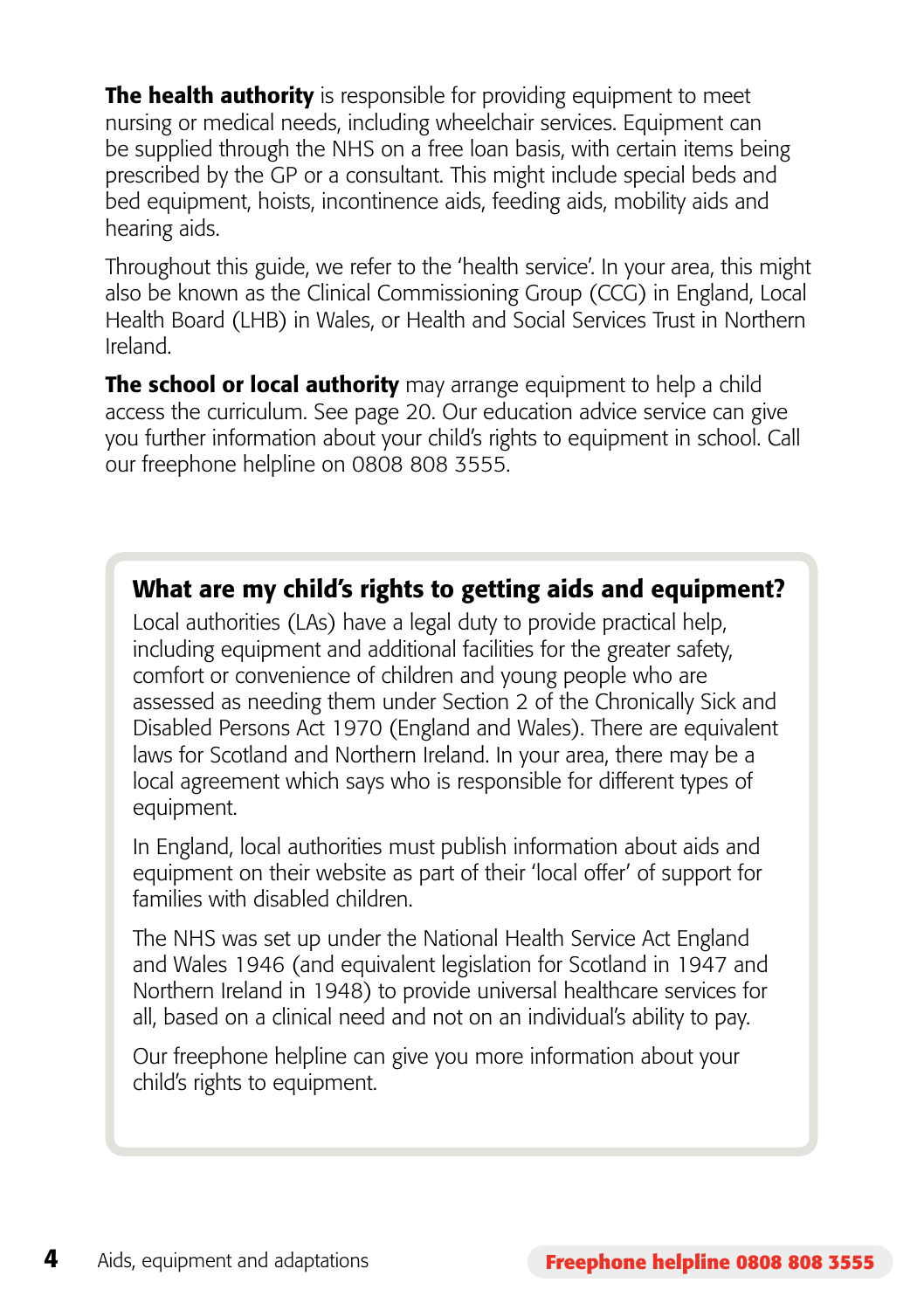#### Items which must be provided free

In the UK, medical aids and equipment needed for health reasons are services for children are often provided free of charge from the health service.

If you live in England, certain aids and equipment provided by the local authority can't be charged for. These include equipment for daily living such as a shower chair, or minor adaptations costing £1,000 or less.

If you live in Northern Ireland, your local trust decides whether they will fund the equipment or minor adaptation or whether you'll have to pay for it yourself.

If you live in Scotland, your local council will normally provide essential equipment or adaptations costing under £1,500 free of charge.

If you live in Wales, you may have to pay towards disability equipment and minor adaptations ,but the amount you're asked to pay must be reasonable and based on your financial circumstances.



### Getting the right equipment

Your local authority and the NHS should work together to support your child. They will usually assess your child to find out what the most appropriate equipment is to meet their needs.

#### Who to contact

Contact your social worker if you have one, social services (social work department in Scotland), or your GP, and tell them about the kind of help you're looking for.

You can also contact healthcare or personal care professionals, such as a district nurse, physiotherapist or school nurse.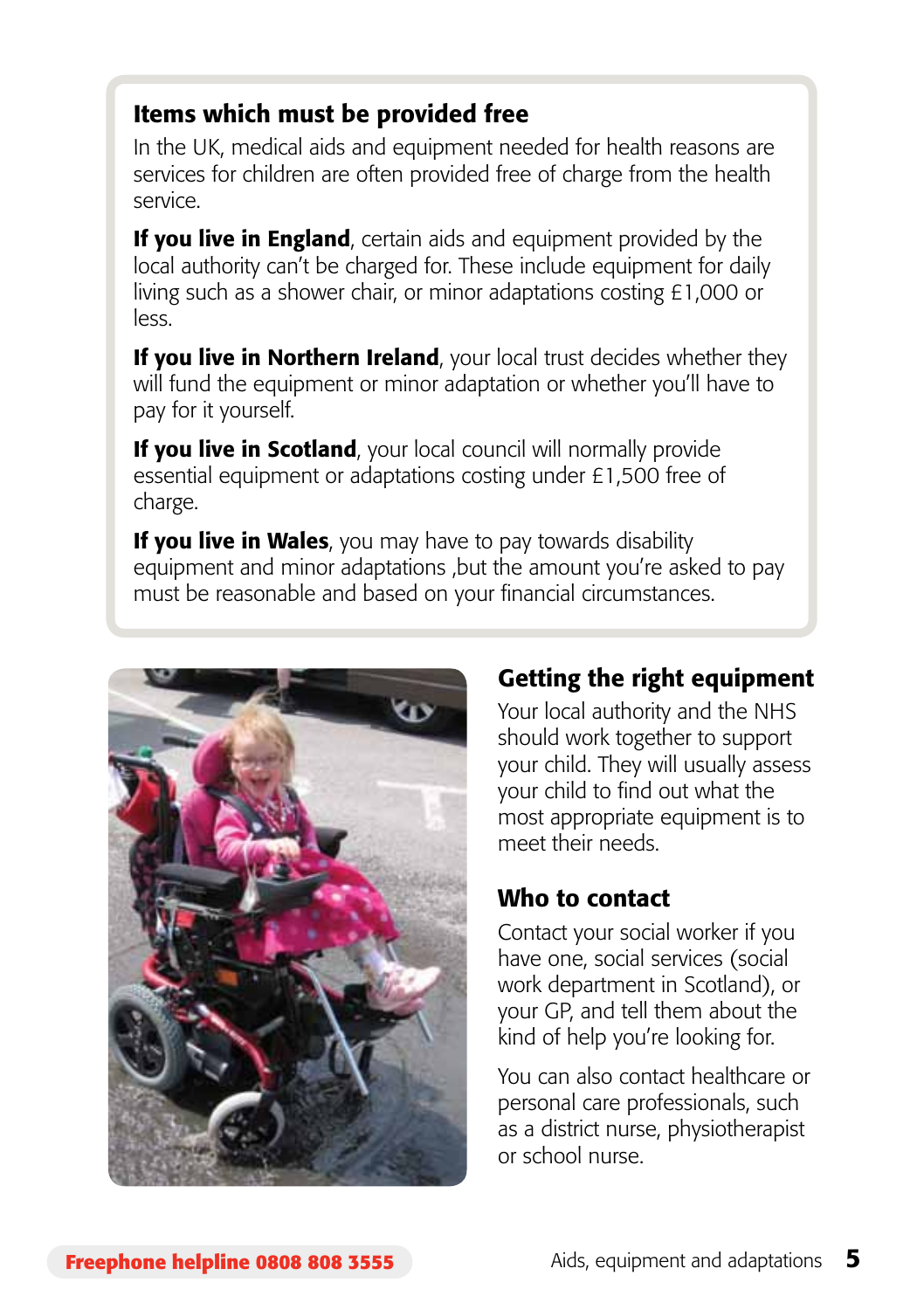### Assessing you and your child's needs

An occupational therapist (OT) or social worker will usually visit you in your home to discuss your child's needs and carry out the assessment. An OT is a professional who can tell you about equipment for daily living and managing more easily in the home.

When the OT or social worker visit you, make sure you tell them about your needs as a carer, and the needs of other family members. For example, you might not be able to get your child in and out of the bath safely, or getting them in and out of bed is giving you a back injury. Tell them about any health and safety concerns for you and your child.

If your child needs equipment to help with medical or health needs, a joint assessment should be carried out and the social worker or OT may contact the community nursing service or your GP.

Once your child has been assessed as needing help to manage more easily at home, the social worker or OT must consider how these needs will be met. They may give you practical advice about doing things differently, provide aids and equipment, and/or advice about alterations to the house. See 'Adapting your home' on page 25.

There may be waiting lists to receive equipment. If you have been waiting a long time, then it might be worth contacting charities listed in this guide to see if they can lend your child a wheelchair, for example.

#### Ask for a carer's assessment

If there is more than one carer providing regular care in your household, you are both entitled to an assessment. For more information, see our guide *Getting social care services when your child has additional needs – England*, or call our helpline.

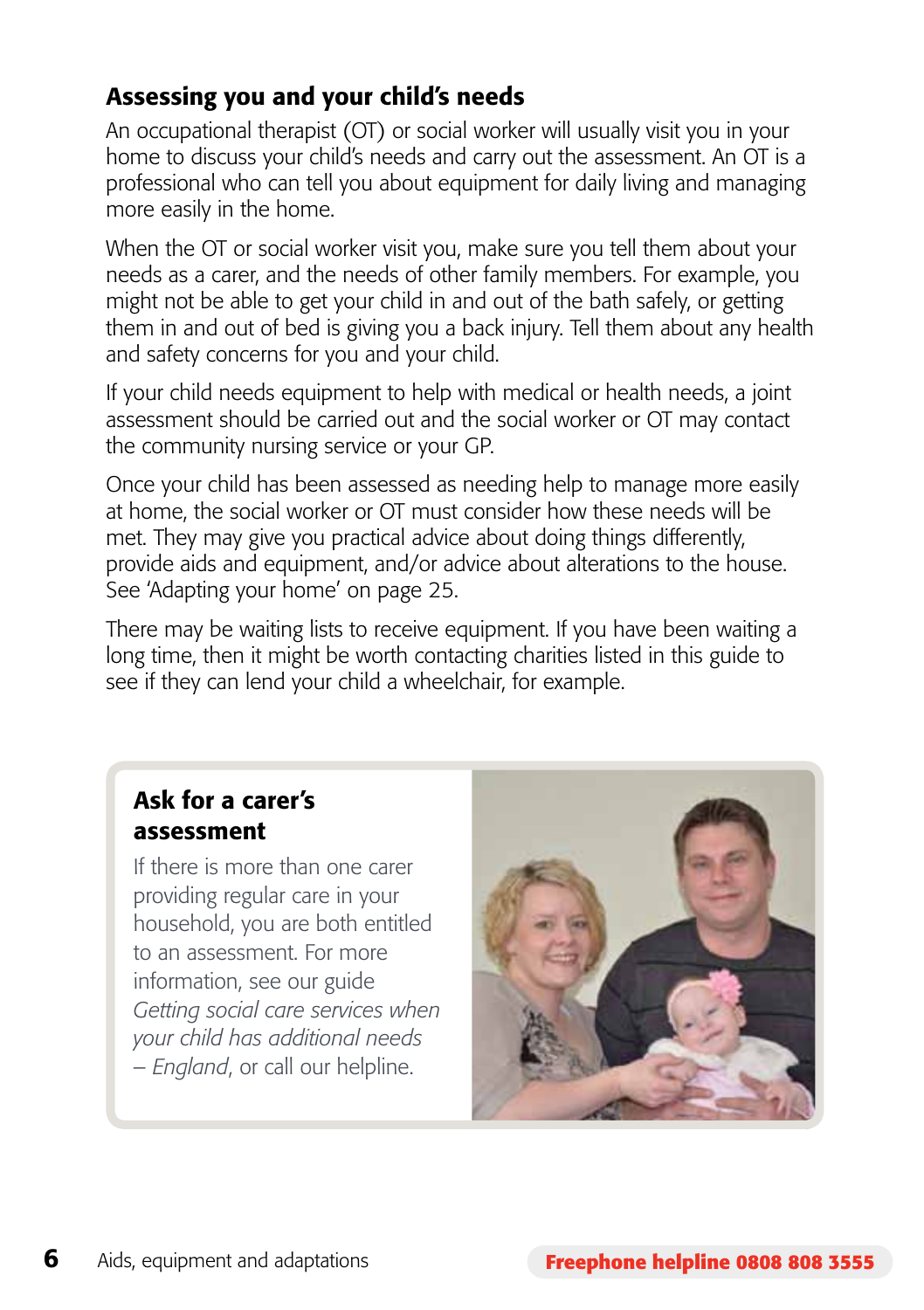#### $\Theta$  If you're unhappy with the outcome of a social services assessment

If you're unhappy with the result of the assessment, talk to the person responsible. If this doesn't work, then you can make a complaint using the local authority's complaints procedure. It can be useful to get help to make a complaint from a local disability or carers' organisation.

Call our freephone helpline for more advice. We can give you more information about the complaints process in your area and tell you about local organisations that can help.

## $\Theta$  If you're unhappy with the health service

If there is any aspect of health provision that you're unhappy with, including wheelchair services, then you should raise this with the person responsible.

If you are still not happy then you can make a formal complaint. It is often best to get help with making a complaint.

**Families in England** can also ask their local patient advice and liaison service (PALS) or Healthwatch. See our guide, *The NHS and caring for a disabled child* for more information.

**Community health councils in Wales** can offer support and guidance on how to make a complaint.

**Families in Scotland** can make a complaint with the help of their local health council.

**Families in Northern Ireland** can make a complaint with the help of the Patient and Client Council. www.patientclientcouncil.hscni.net

If your complaint is not successful then seek legal advice. Call our freephone helpline for more information on 0808 808 3555.

## *Making an effective complaint to a Public Body* by the Public Law Project

This short guide aims to help with making an effective complaint to a public body, though many of the tips could also be used in making a complaint to a commercial or non-profit body. You can download it free from their resources library.

www.publiclawproject.org.uk/resources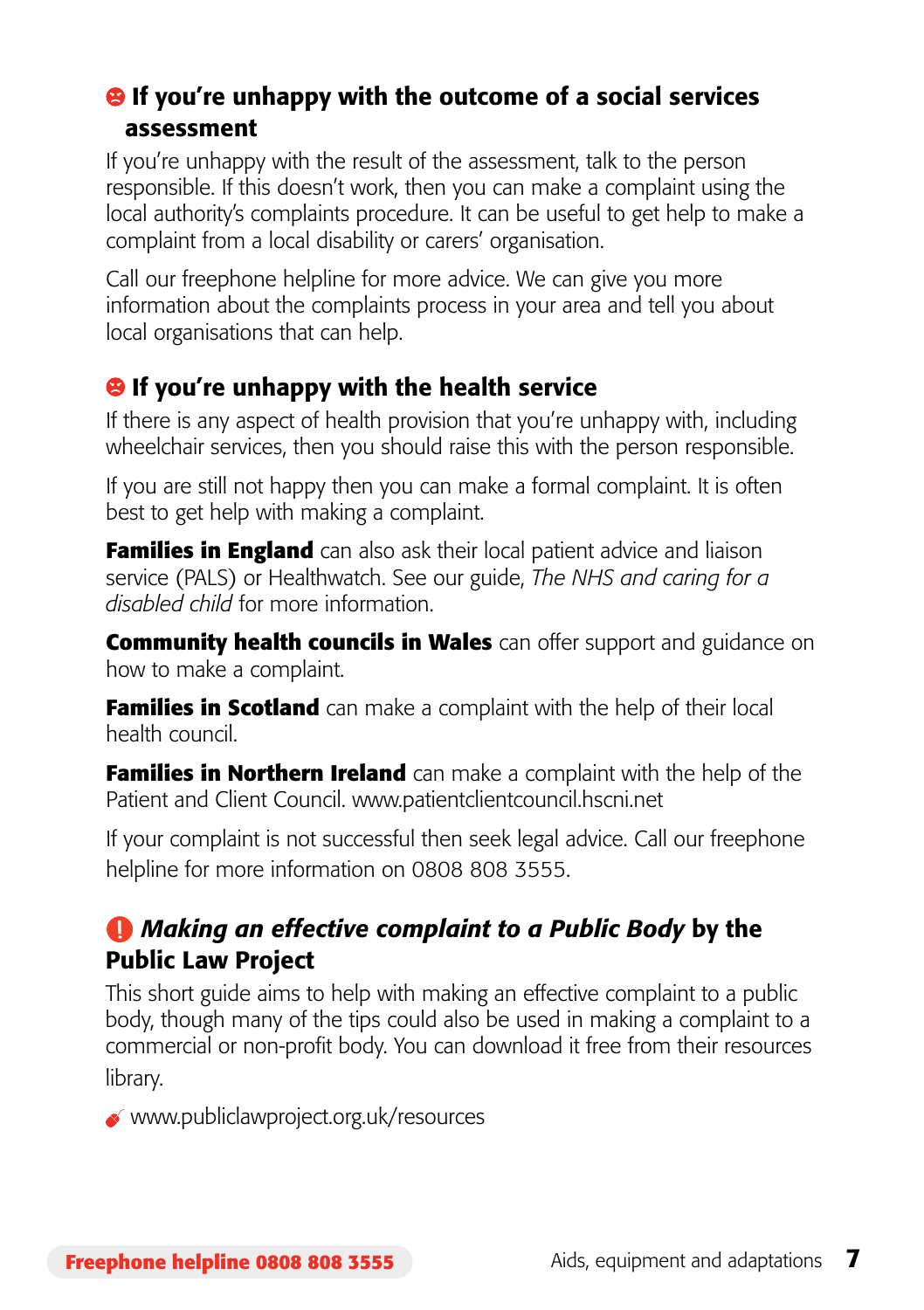## **Hearing**

Your GP can make a referral to an audiologist for an examination and hearing test. If a hearing aid is necessary, another referral is made to a hearing aid department where the hearing aid will be fitted. NHS hearing aids are serviced, maintained and supplied with batteries free of charge. Hearing aids can also be bought privately. For more information, you can contact the organisations below:

NDCS (The National Deaf Children's Society)

Provides information and advice to families with a deaf child.

- C Helpline: 0808 800 8880
- Textphone: 0808 800 8880
- www.ndcs.org.uk

#### > Action on Hearing Loss

Offer information advice and support on any aspect of deafness, hearing loss or tinnitus.

- **€** Freephone helpline: 0808 808 0123
- www.actiononhearingloss.org.uk



#### Vision impairment

Low-vision aids such as hand and stand magnifiers can be prescribed under the NHS through the hospital eye service, along with more complex appliances. The RNIB can provide further information on aids for visually impaired children:

 RNIB (Royal National Institute for the Blind) Offers information, support and advice to people with sight loss. C Helpline: 0303 1239 9999 www.rnib.org.uk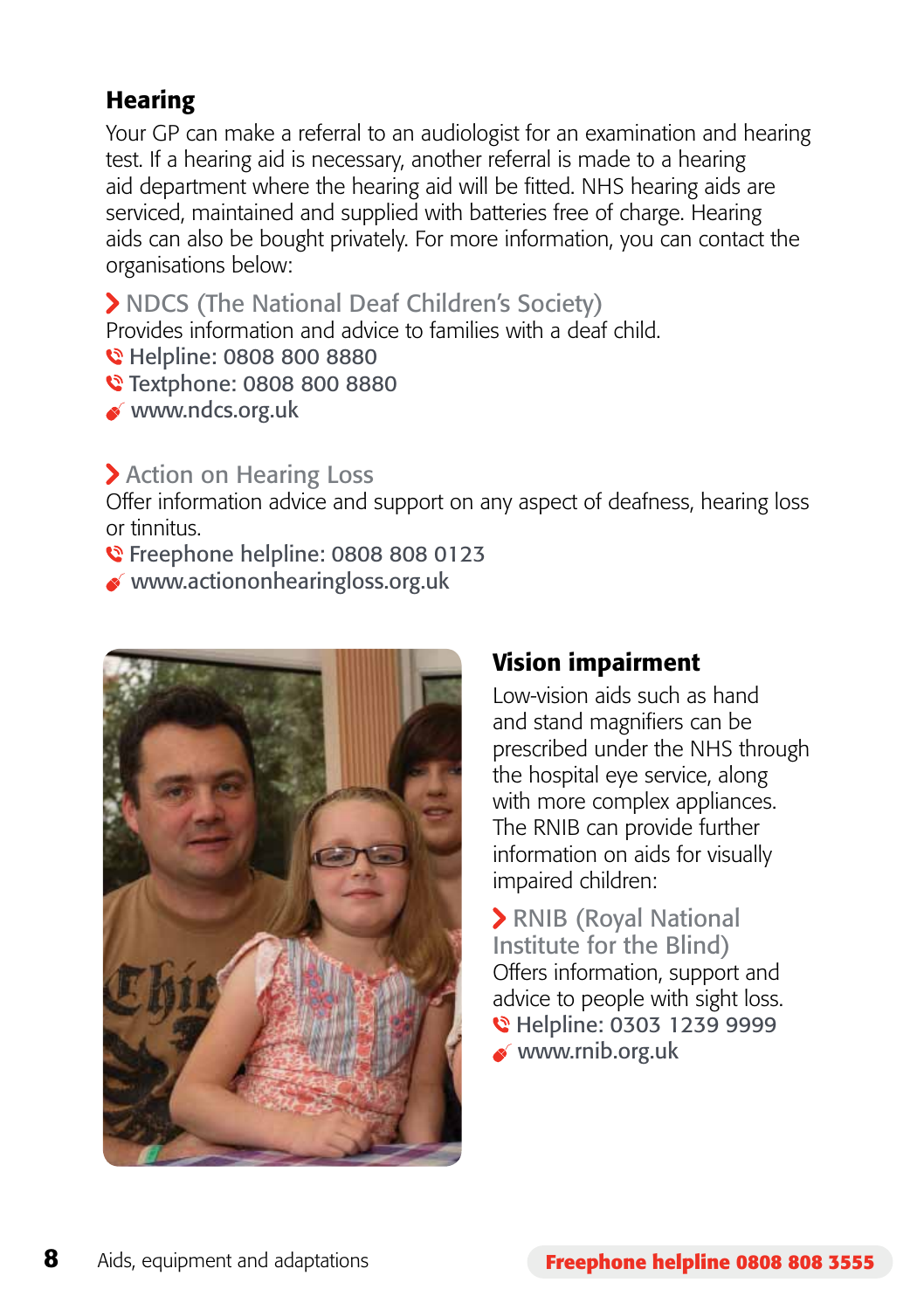## **Communication**

If you are concerned about your child's communication, talk to your GP or the SENCO in your child's school and ask them to refer you to a speech and language therapist. Therapists are usually based in hospitals or clinics. After an assessment of your child's needs, the therapist may be able to lend you any required equipment.

Speech and language therapy for children is often an educational provision. This means that funding for it can be provided by the local authority as well as by a health trust. The following organisations can also provide further information:

#### > Afasic

A parent-led charity that helps children and young people with speech and language impairments. Also provides information and training for parents and professionals. C Helpline: 0845 355 5577

www.afasic.org.uk

#### Caudwell children

Caudwell may provide sensory equipment for eligible children who have autism to help promote communication, cognition and wellbeing. Annual family income (not including benefits) must currently be less than £45,000. www.caudwellchildren.com

#### $\blacktriangleright$  I CAN

I CAN supports the development of speech, language and communication skills in children. € 0845 225 4071

www.ican.org.uk



In England, Education, Health and Care plans started to replace statements of special educational needs from 1 September 2014. Speech and language therapy should be identified in your child's statement of special educational needs or Education, Health and Care plan or co-ordinated support plan if you live in Scotland. Please call our freephone helpline for information on 0808 808 3555.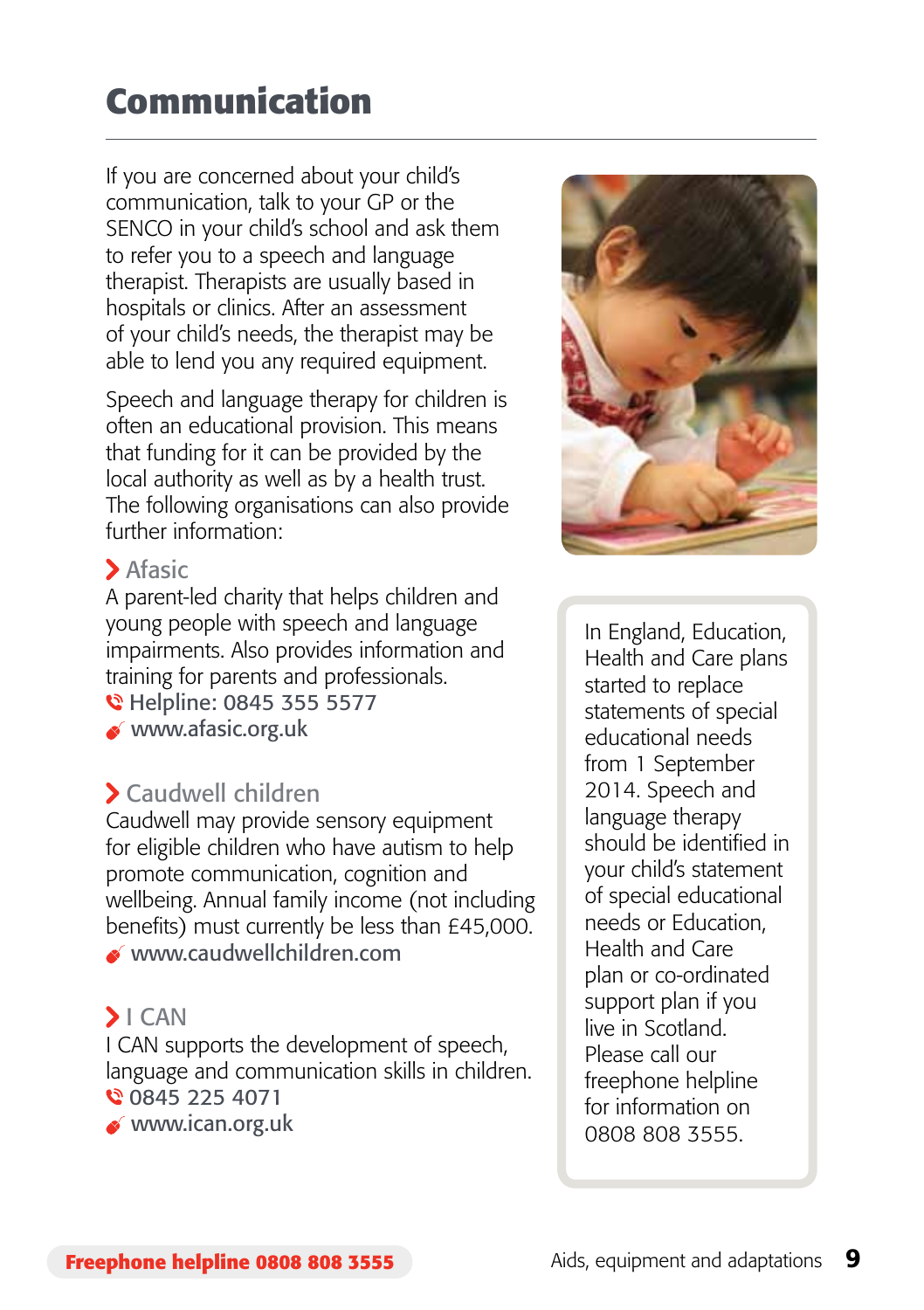### Augmentative and alternative communication

Alternative and augmentative communication, also known as alternative and assistive communication (AAC) is used to describe all the different ways that help people with disabilities communicate. AAC aids range from printed picture symbols, to high-tech tools, such as voice recognition equipment.

#### Communication Matters

Communication Matters is a UK-wide organisation supporting people of all ages who find communication difficult because they have little or no clear speech. You will find information on methods of augmentative and alternative communication (AAC) to supplement the more usual methods of speech and writing.

www.communicationmatters.org.uk

#### AAC Scotland

The AAC Scotland website, commissioned by NHS Education for Scotland and created by CALL Scotland, has a range of practical AAC resources.

www.aacscotland.org.uk/Home

## **Computers and information technology**

Access to the internet can open up a wealth of information for education development and fun.

There is a wide variety of websites, applications (known as 'apps'), and products such as laptops and tablets available to families with disabled children. These can help in everyday life and leisure as well as help with your child's development, communication and learning.

Equipment and packages can help with sound and vision and difficulties with operating a computer. Solutions may include voice recognition or eye-tracking systems, touch screens or replacing the mouse with a trackball.

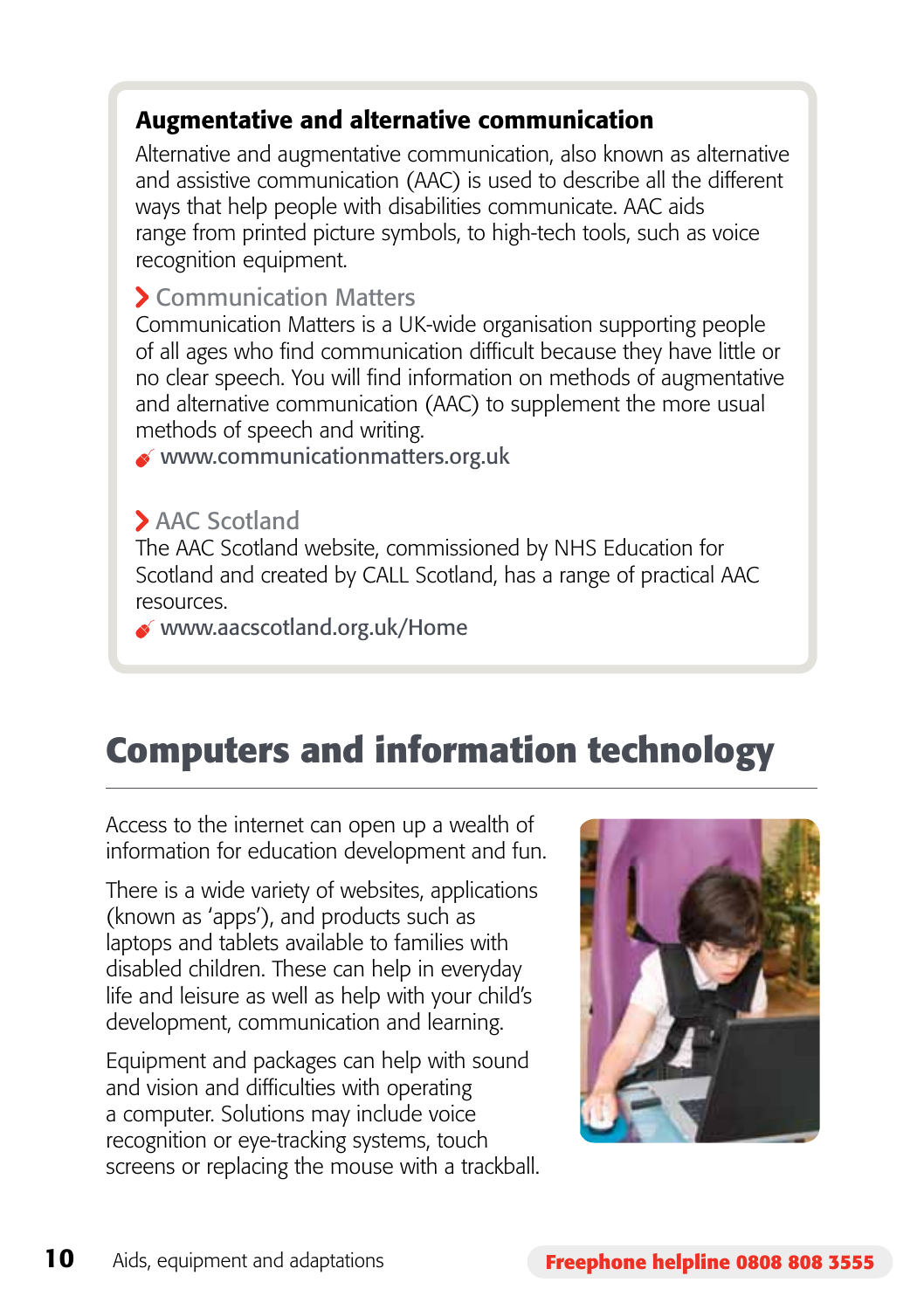This kind of equipment may be available from your local authority if you're assessed as needing it and you meet the criteria. Help may also be available from charitable trusts. Call our freephone helpline on 0808 808 3555 for information about grant-giving organisations.

**B** Because of the volume of information and products available, it is important to get specialist advice. The following organisations can provide further information:

Aidis Trust

A charity that specialises in computer technology to help disabled people. **€** Freephone helpline: 0808 800 0009

www.aidis.org

 The LiveNet assistive technology loan scheme, (Northern Ireland) Provides an opportunity for people to preview a variety of items of software or hardware that have been specially designed to help improve access to a computer. The loan scheme is available to any member of the learning disability community free of charge.

www.livenet.org.uk

#### Accessibility Wales

The Accessibility Wales website has an online forum to find ways to support disabled people to take advantage of the benefits of digital technology and the internet.

www.eaccessibilitywales.org.uk

#### > The Sequal Trust

Supplies adapted computers and communication aids to disabled people of all ages across the UK.

01691 624 222

www.thesequaltrust.org.uk

## Other organisation that can help include:

- Ability Net (see page 40)
- Disabled Living Foundation (see page 38)
- $\bullet$  Meru (see page 39)
- ACE Centre (see page 38)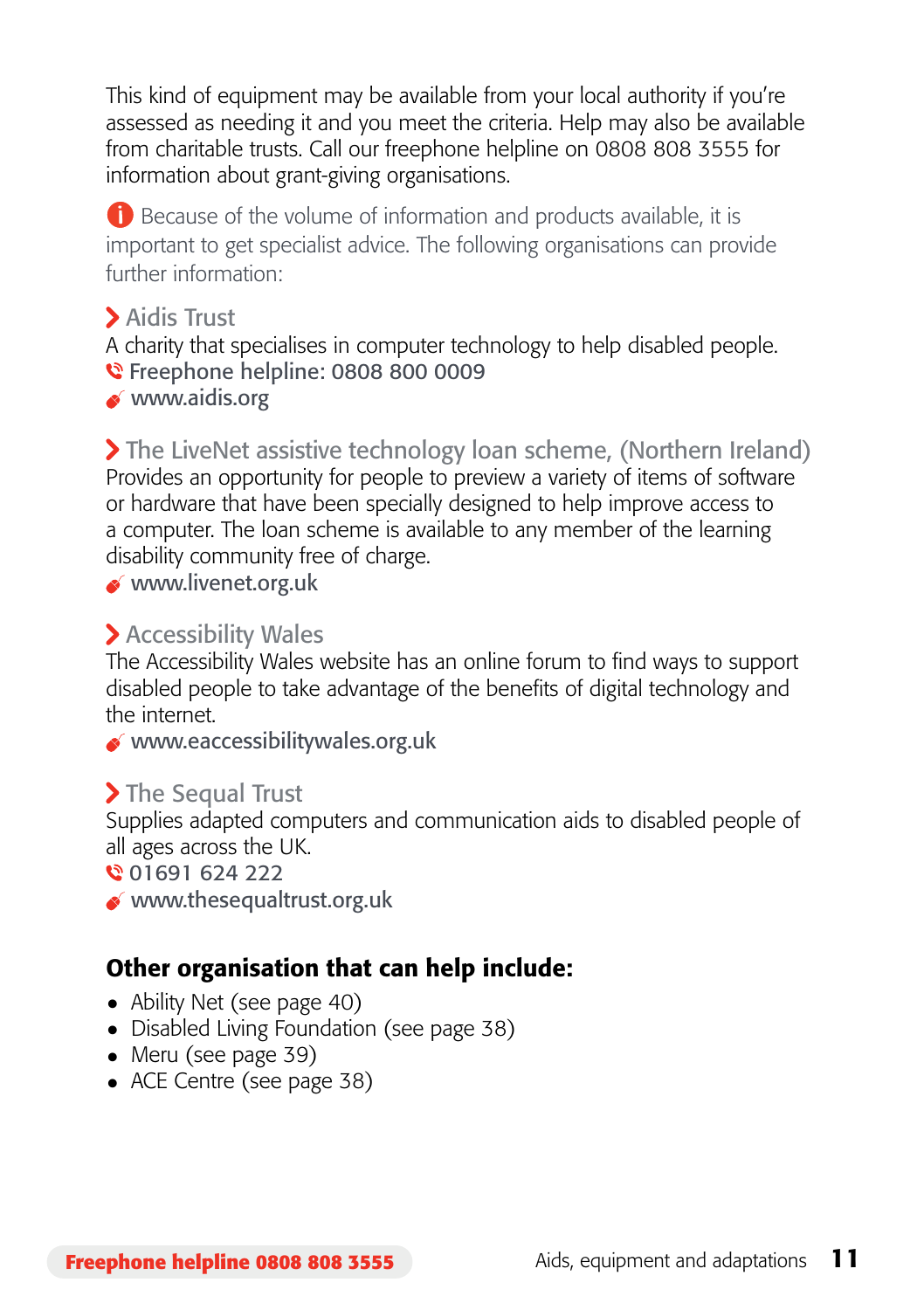

## **Continence**

You can ask for advice on continence from health visitors, district nurses, learning disability nurses, community nurses, or social workers. Most health authorities will also have a continence adviser.

Once your child is no longer an infant, continence aids can be supplied by your local health authority, provided your child's difficulties with continence are due to a disability. In most cases, free pads will not be given before a child is four, but flexibility should be allowed for special cases, such as children with multiple disablities. Continence aids may be charged for, or free, depending on where you live. Aids such as bedding protection, disposable nappies, catheters, pants and odour controls may be provided by the health authority, or can be bought privately (see clothing for daily living on page 14).

The Department of Health report on *Good Practice in Continence Services*, (published in 2000), says that, 'In most cases it will not be appropriate to provide free pads before the age of four, but flexibility should be allowed for special cases such as children with multiple handicaps and decisions should be made in liaison with the designated paediatrician.' This document also says that 'Pads (nappies) should be provided in quantities appropriate to the individual's continence'.

The following organisations provide practical information and advice on continence issues: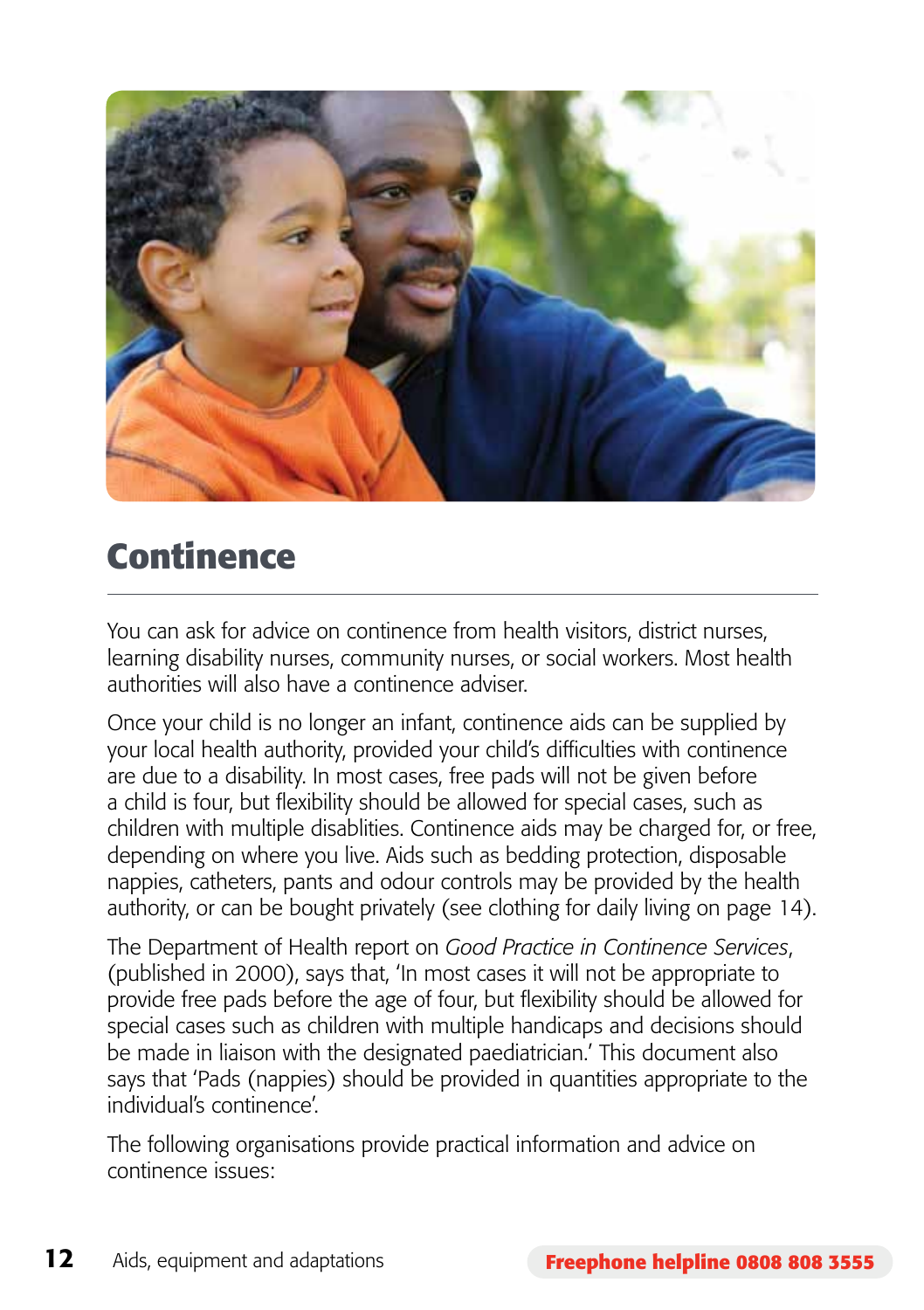## ERIC (The Children's Bowel and Bladder Charity)

Provides information, support and resources to children and young people, their families and health professionals.

- C Helpline: 0845 370 8008
- www.eric.org.uk

#### The Bladder and Bowel Foundation

This foundation gives information and support for all types of bladder and bowel related problems. There is a specialist helpline, providing clinical support for patients and carers as well as a general enquiry line. € 01536 533255

- Nurse helpline: 0845 345 0165
- www.bladderandbowelfoundation.org

#### Water charges and washing machines

Help might also be available with water charges. If your water supply is metered, then you may be able to get your bill capped. Please contact our freephone helpline for advice. Other help for families dealing with continence difficulties is the laundry service, although not all local authorities offer this. Where available, it is usually attached to the home help service of the social services department. In other areas, it is operated by the NHS.

Families with severely disabled children can apply for help with washing, such as a washing machine, from the Family Fund. See 'Financial help' on page 32.

You may live in an area where you can get a donated or recycled machine.

#### > The Furniture Re-use Network

National co-ordinating body for 400 furniture and appliance re-use and recycling organisations in the UK. They collect a wide range of household items to pass onto people in need.

www.frn.org.uk

#### > Freecycle and Freegle

Networks of online recycling groups, each moderated by local volunteers. Membership is free and you can give away and ask for all sorts of free, second-hand household items including washing machines.

- www.freecycle.org
- www.ilovefreegle.org/groups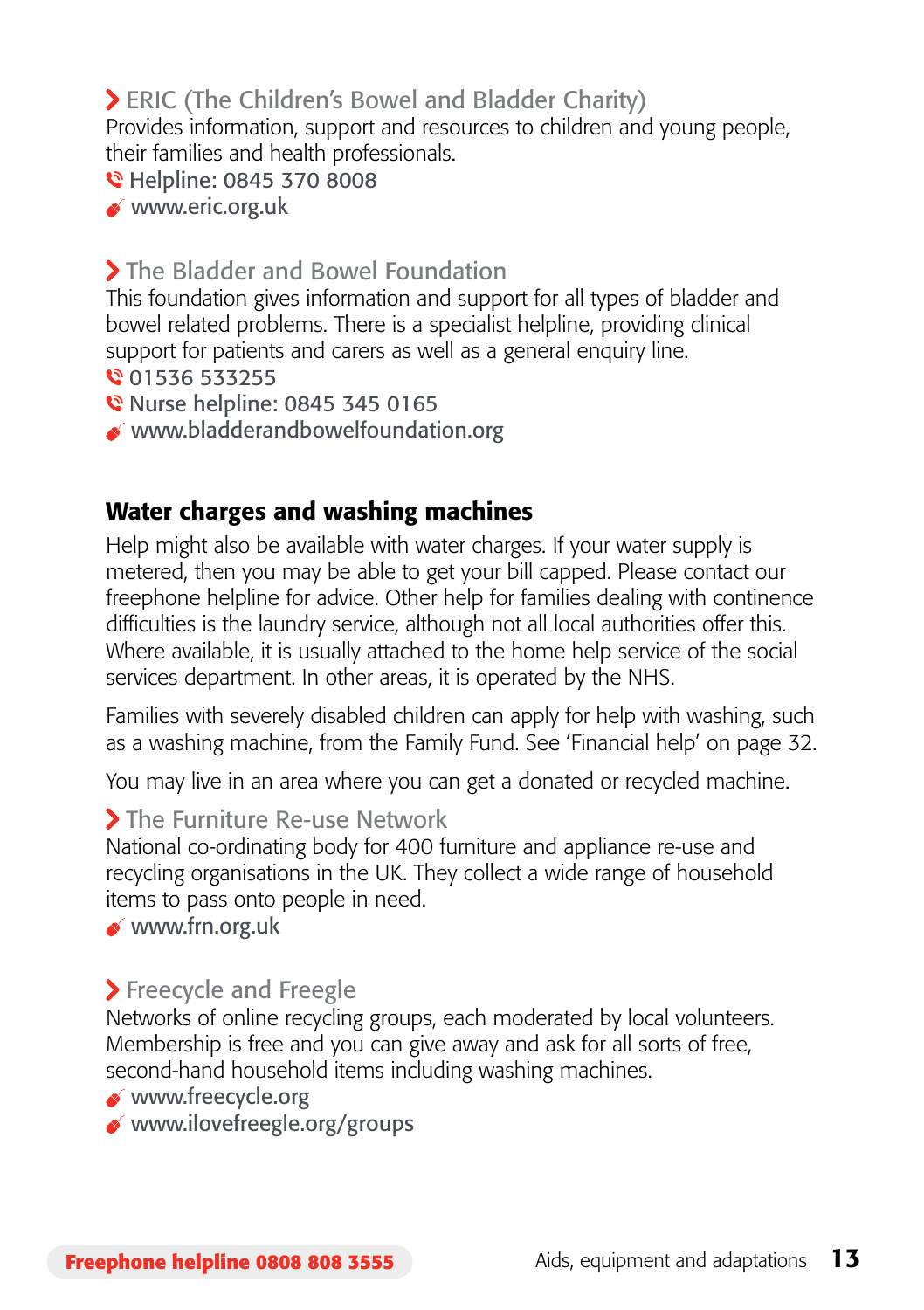# **Clothing and aids for daily living**

Parents' lives can be made easier, and their children and young people can achieve more independence and confidence by having:

- specialist clothing
- adapted implements for eating and drinking
- environmental controls to operating certain appliances such as light switches, TV, phone, or opening doors, for example.

Your child may have the opportunity to borrow a piece of equipment or particular application to try it out. Extra help may also be available if your child has a statement of special educational needs, or from 1 September 2014 Education, Health and Care (EHC) plan. This could lead to the provision of specialist equipment to help with learning (see 'Education' on page 20).

 Disabled Living Foundation – Living made easy Information and advice for parents or carers of a disabled child, and professional about daily living equipment and clothing. www.livingmadeeasy.org.uk/children

#### > Fledglings

Fledglings is a national charity that sells products that improve the lives of disabled children and their families.

www.fledglings.org.uk

#### > Rackety's

Rackety's is a company that supplies clothing for disabled adults and children. www.disabled-clothing.co.uk

### >Togs4specialsprogs

Togs 4 special sprogs is a company that makes custom-made clothing and accessories for babies, children and young people with additional needs. www.togs4specialsprogs.com

### Seating, beds and toughened furniture

#### > Independent Living

Independent living has a list of suppliers for all kinds of specially designed products to help disabled children achieve greater levels of comfort, security and independence at home. Products include toughened furniture, and specially designed beds and seating

www.independentliving.co.uk/category/children-category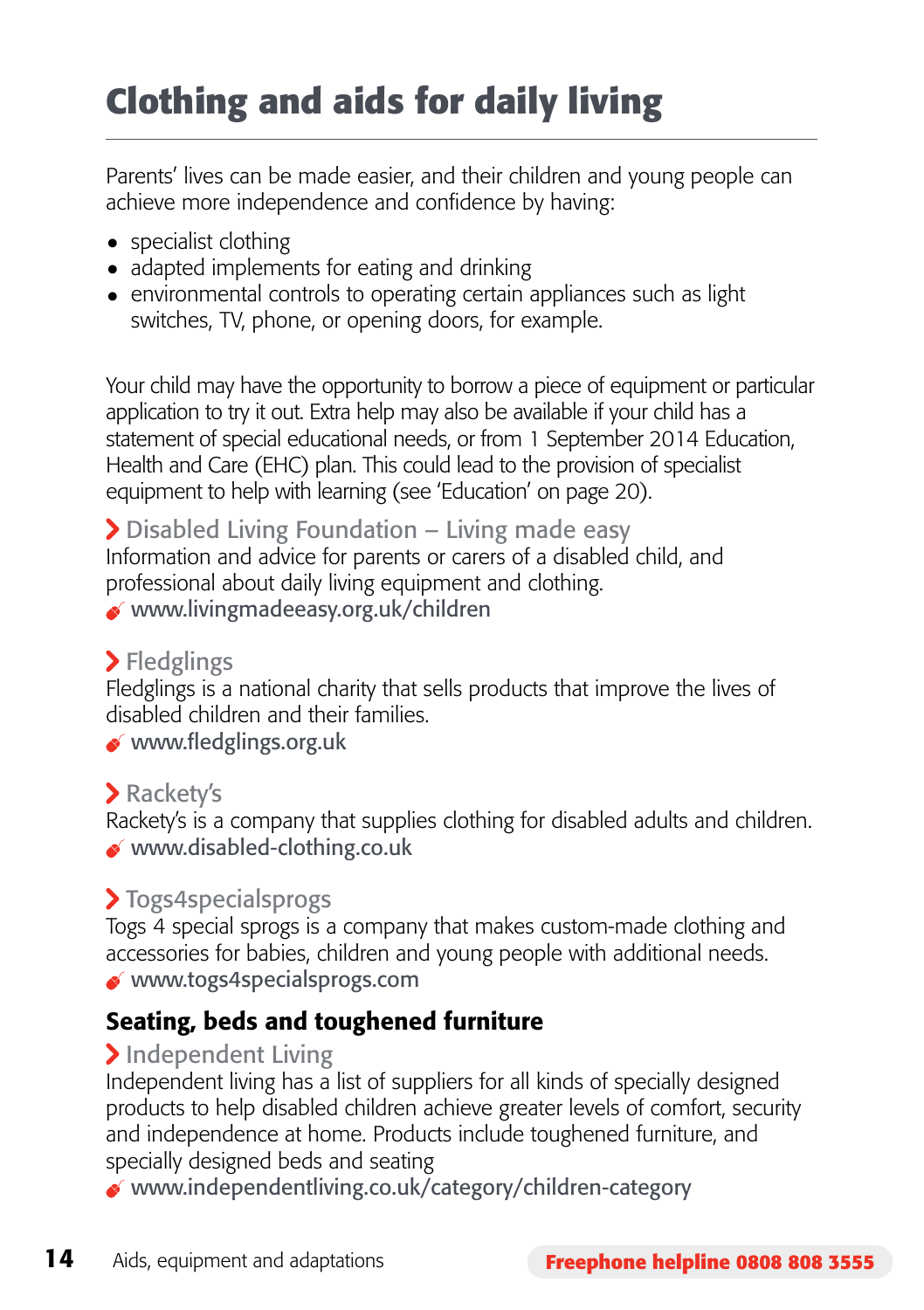## **Mobility**

If you're concerned about your child's mobility, talk to your GP. They can make a referral to the physiotherapist at your local hospital, who will assess your child's needs. Your local hospital or community health service can lend you basic walking aids if the physiotherapist recommends this.

Your local NHS wheelchair service will assess your child for a wheelchair (powered or manual) and provide them with one. Children's buggies can also be supplied through the wheelchair service.

Wheelchairs are supplied to someone who needs a chair permanently. Children in the UK have to be 30



months old (two and a half) before they can be assessed for an NHS wheelchair. Generally, there is no NHS funding for powered wheelchairs for children under five. See page 17 for charities that help with powered wheelchairs, including for children under five.

In theory, any wheelchair can be supplied by the NHS wheelchair service. This can, however, depend on local criteria, resources, and individual circumstances. In Scotland, though, there are national criteria for the provision of powered wheelchairs.

The service should help you to choose a wheelchair that meets your child's needs. This includes extras such as cushions, armrests or trays. The service will also be responsible for its maintenance, provided any problems are not caused by misuse or neglect. You should be given the number for a local approved repairer who will be responsible for repairs.

Your GP, local health centre, physiotherapist or occupational therapist should be able to tell you where your local wheelchair service is.

NHS England also links to all the wheelchair services in the UK - search for 'Wheelchair services' at www.nhs.uk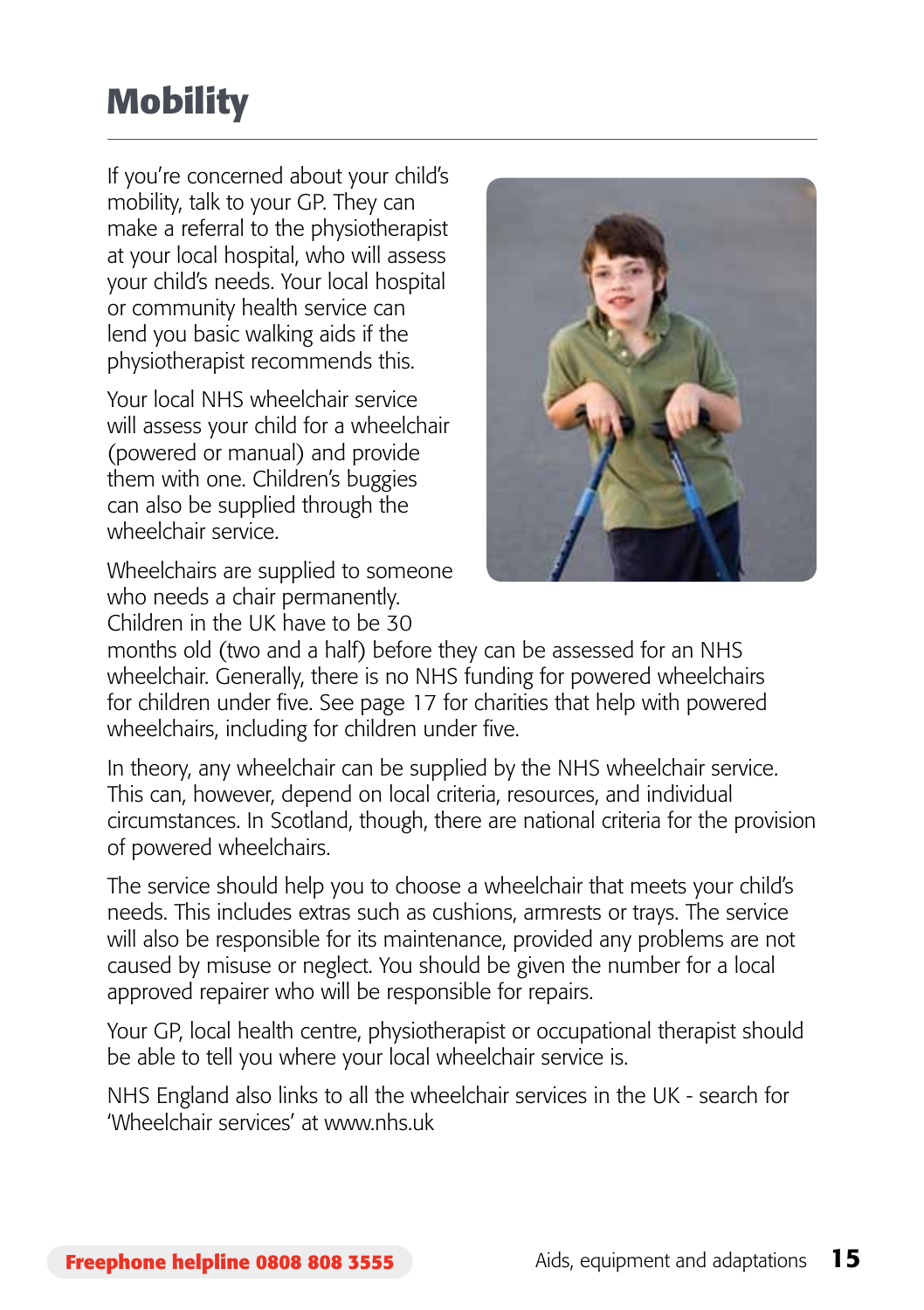Parents in England, Northern Ireland and Scotland can call NHS Direct 111. Families in Wales can call NHS Direct Wales on 0845 4647. Alternatively, visit the wheelchair services section of the NHS website at

http://preview.tinyurl.com/cu7hyo4

#### If you want more than a standard wheelchair

In many cases, eligibility criteria and the limited budgets of local NHS wheelchair services mean that



many children are not given a wheelchair or buggy. Usually, you have to buy outdoor electric wheelchairs, scooters or specialist sports chairs.

If you're unhappy with the choice available and need something other than a standard chair, then you could consider the wheelchair voucher scheme (England only). This allows you to pay the difference between the costs of a basic manual wheelchair, provided by the wheelchair service, to a more expensive wheelchair of your choice. Before you take this option, ask the wheelchair service to explain in writing who would be responsible for paying for repairs. In some areas of the country, services say that you would be responsible for repair bills if you take a wheelchair voucher.

## $\Theta$  If you're unhappy with the wheelchair service

Unfortunately, things can go wrong. If you feel unhappy with the wheelchair service, you can try to resolve this by letting the service know you are unhappy. If this doesn't work, you can make a complaint. Ask the wheelchair service for a copy of their complaints procedure, which will explain how to make an official complaint.

You can find details of who can help you with making a complaint in any of the four nations of the UK in the 'Health' section on page 7.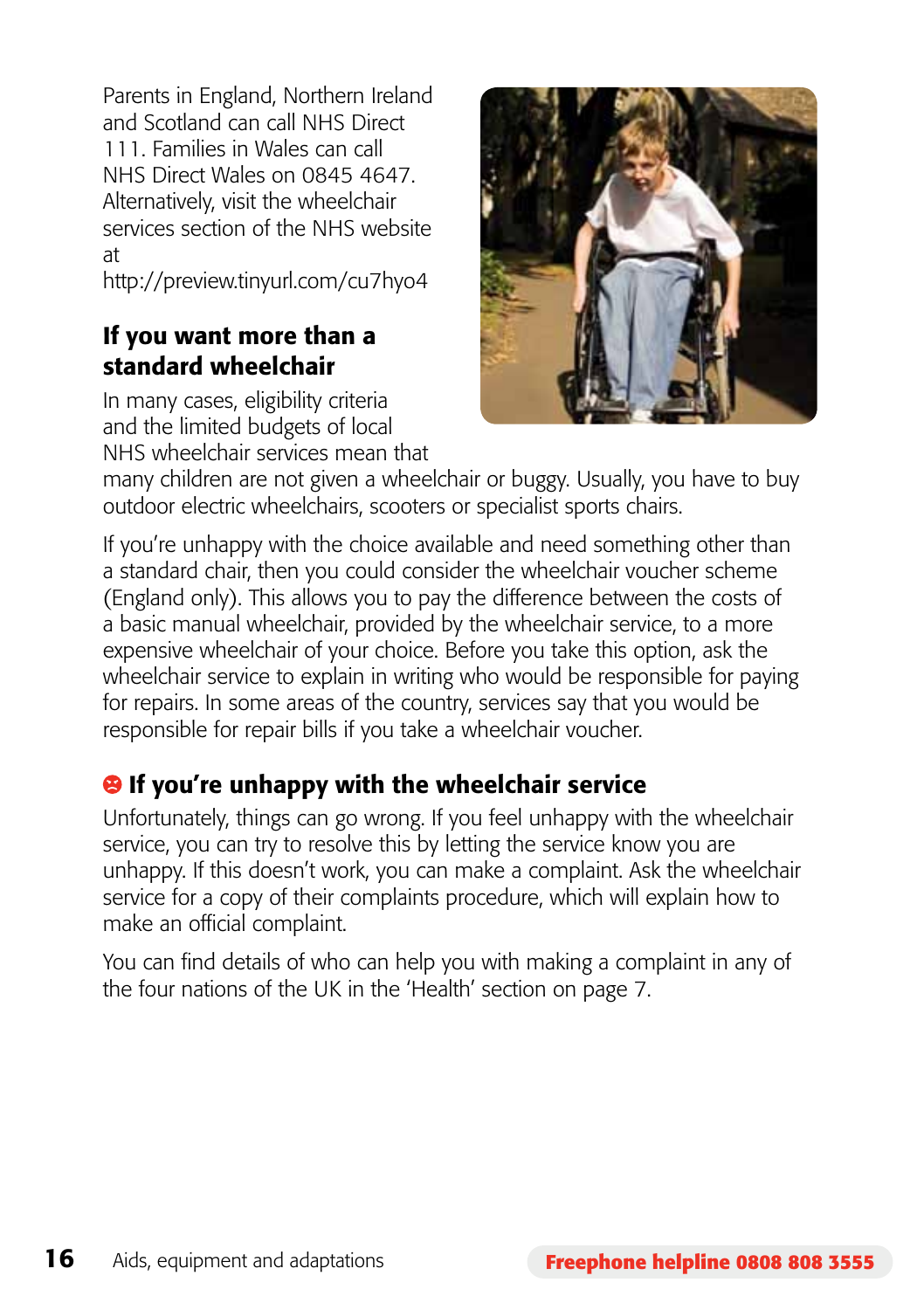## Additional sources of help with wheelchairs

#### Whizz-Kidz

Whizz-Kidz can provide a wide variety of mobility equipment for children up to 18 that is not available from the NHS. Families may need to contribute to the cost. Also provide wheelchair skills training and a loan scheme for children under seven years old.

020 7233 6600

www.whizz-kidz.org.uk

 Designability – Wizzybug powered wheelchairs for children under five years old in the UK

The Wizzybug is a powered indoor/ outdoor wheelchair providing a fun first experience of independent mobility for children aged 18 months to 5 years. The scheme is managed by an occupational therapist, who works with families and referring therapists to see if the Wizzybug is suitable for their child. Wizzybugs are lent to families, free of charge. Families pay a £200 security deposit, returned to them at the end of the loan.

 www.designability.org.uk/ product/wizzybug

### Meru

This charity has a range of off-theshelf and custom-made products including the Bugzi. The Bugzi is a powered indoor wheelchair for children aged one to six to experience independent mobility. MERU lend Bugzi wheelchairs free of charge. Qualifying criteria apply.

meru.org.uk/what-we-do/bugzi

#### > Tiny Trax

This lpowered wheelchair is for children from two to 12 years old. Available in over 50 designs and colours, the chairr can be easily taken apart, so there is no need for specialist vehicles. See the website for details of help with funding.

www.tinytrax.com

## Caudwell Children

Caudwell Children's mobility equipment service includes multipurpose wheelchairs and therapy cycles as well as specialised car seats and mobility buggies. Annual family income (not including benefits) must currently be under £45,000.

www.caudwellchildren.com/

### Go Kids Go! (Association of Wheelchair Children)

This charity enables young wheelchair-users throughout the UK to become independently mobile. They provide wheelchair skills training to young wheelchair-users and their families. Also provide disability awareness training in schools.

€ 01482 887163

www.wheelchairchildren.org.uk

## > The Mobility Trust

This charity provides powered wheelchairs and scooters for severely disabled children and adults who cannot get them through statutory sources or afford the equipment themselves.

www.mobilitytrust.org.uk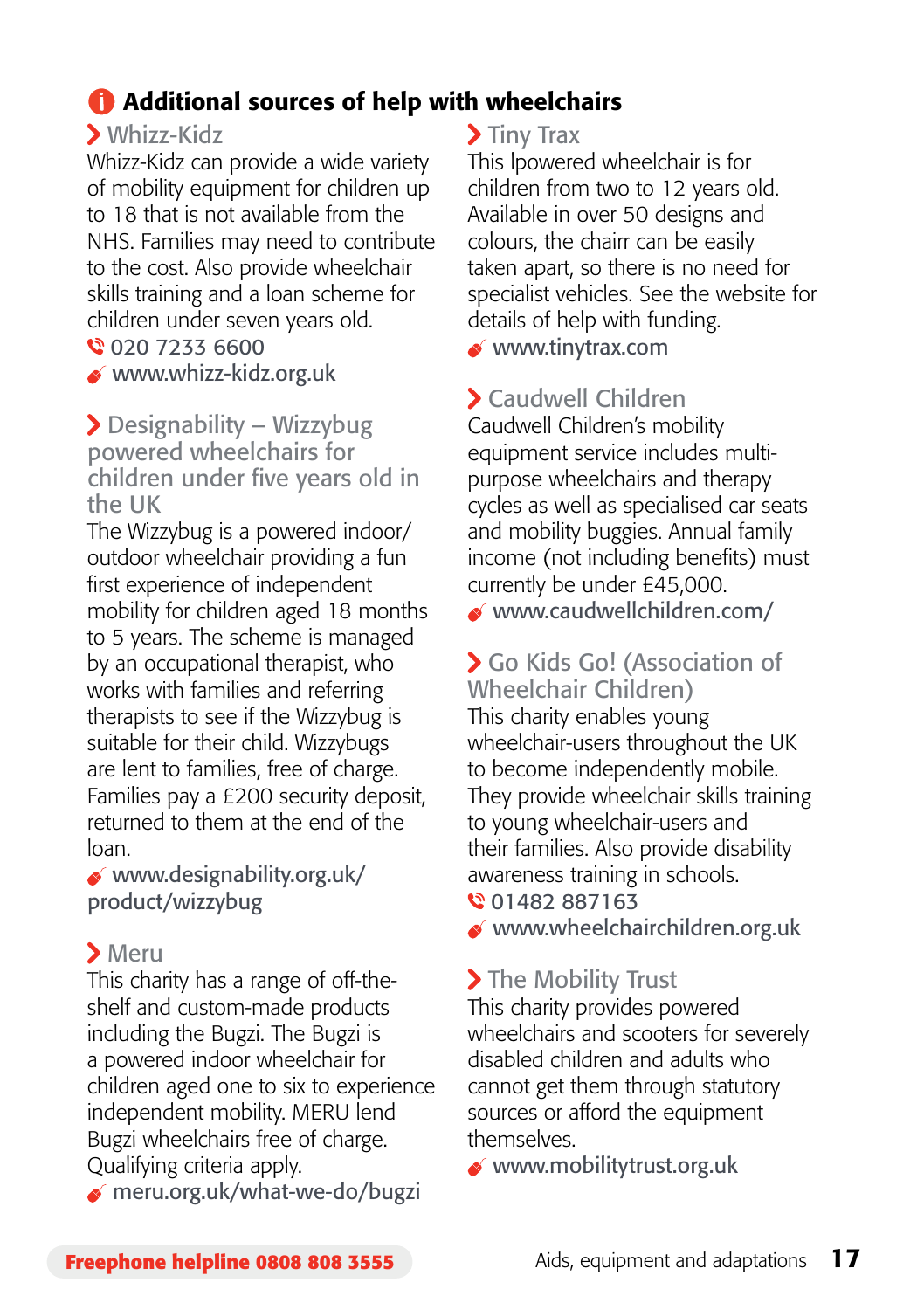#### Mobility schemes

If your child receives either the higher rate mobility component of Disability Living Allowance (DLA) or the enhanced rate of the mobility component of Personal Independence Payment (PIP) and has at least twelve months award length remaining, you can join the Motability scheme. The scheme can help disabled people lease a car, or a powered wheelchair, or a buggy. You can only be on the car scheme or the wheelchair and scooter scheme, not both at the same time. For more information, contact Motability operations on 0800 953 3060, or visit www.motability.co.uk

#### Other mobility services

#### **> Forum of Mobility Centres**

This is a network of 17 independent organisations covering England, Scotland, Wales and Northern Ireland. They offer information, advice and assessment to individuals who have a medical condition or are recovering from an accident or injury which may affect their ability to drive, access or exit a motor vehicle.

0800 559 3636

www.mobility-centres.org.uk

#### The Blue Badge scheme

The Blue Badge scheme allows some parking concessions for those on DLA mobility component at the higher rate and others with severe walking problems who are aged two or above. You may also qualify if your child is under three and has a condition which means they either need to be accompanied by bulky equipment or kept near a vehicle at all times.

Disabled adults on PIP also qualify for a Blue Badge if they score eight points or more under the PIP activity of 'moving around'.

In Scotland and Wales, entitlement has also been extended to adults who score 12 points or more in the Personal Independence Payment activity of 'planning and following a journey'. There are other small differences in the Blue Badge scheme rules in the four nations.

Call our freephone helpline or your local authority for more information.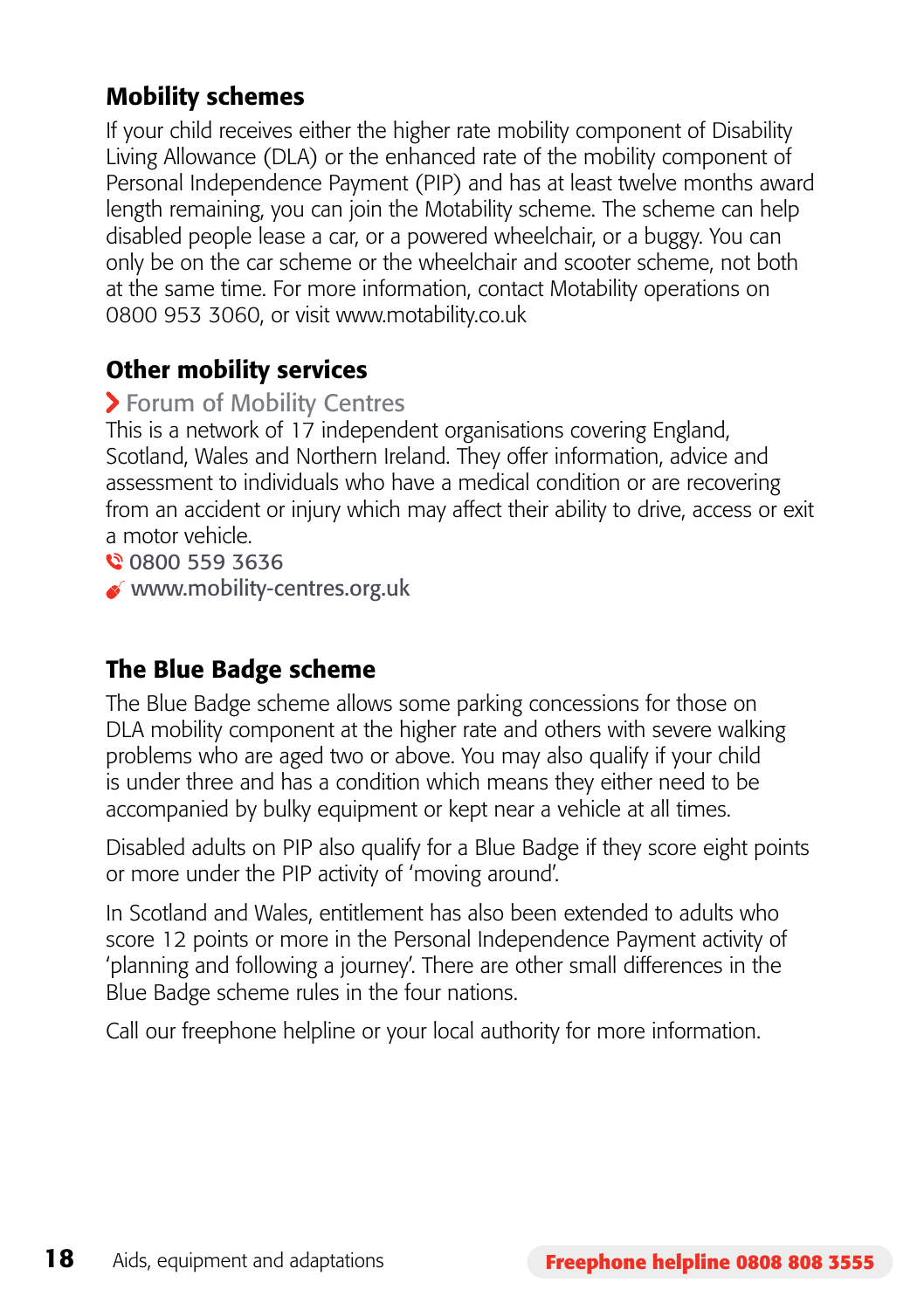#### Road tax for your car

You can get a 100 per cent rebate if you qualify for, or have a child aged three or over who qualifies for either Disability Living Allowance mobility component at the higher rate or PIP mobility component at the enhanced rate. A 50 per cent rebate is made where someone qualifies for PIP mobility component at the standard rate.

## Grants for driving lessons

If you need help with driving lessons, see the Disability Grants website www.disability-grants.org/funding-fordriving-lessons.html

As a result of a carer's assessment, you may be able to get Direct Payments to help with the costs of driving lessons.



## Family Fund Driving Ambition grants for young people

Family Fund has a grant to help eligible young people aged 16 and 17 take the first steps in learning how to drive. The Driving Ambitions grant supports the young person to get started by funding a combination of:

- provisional licence
- theory test
- learning materials, such as the Highway Code or theory test book or DVD
- first taster lesson.

This is only available for the eligible young person who has not yet had any driving tuition. Family Fund cannot provide support for ongoing driving lessons.

Unfortunately, Family Fund does not provide help with driving lessons for parents or carers of disabled or seriously ill children.

 01904 621115 www.familyfund.org.uk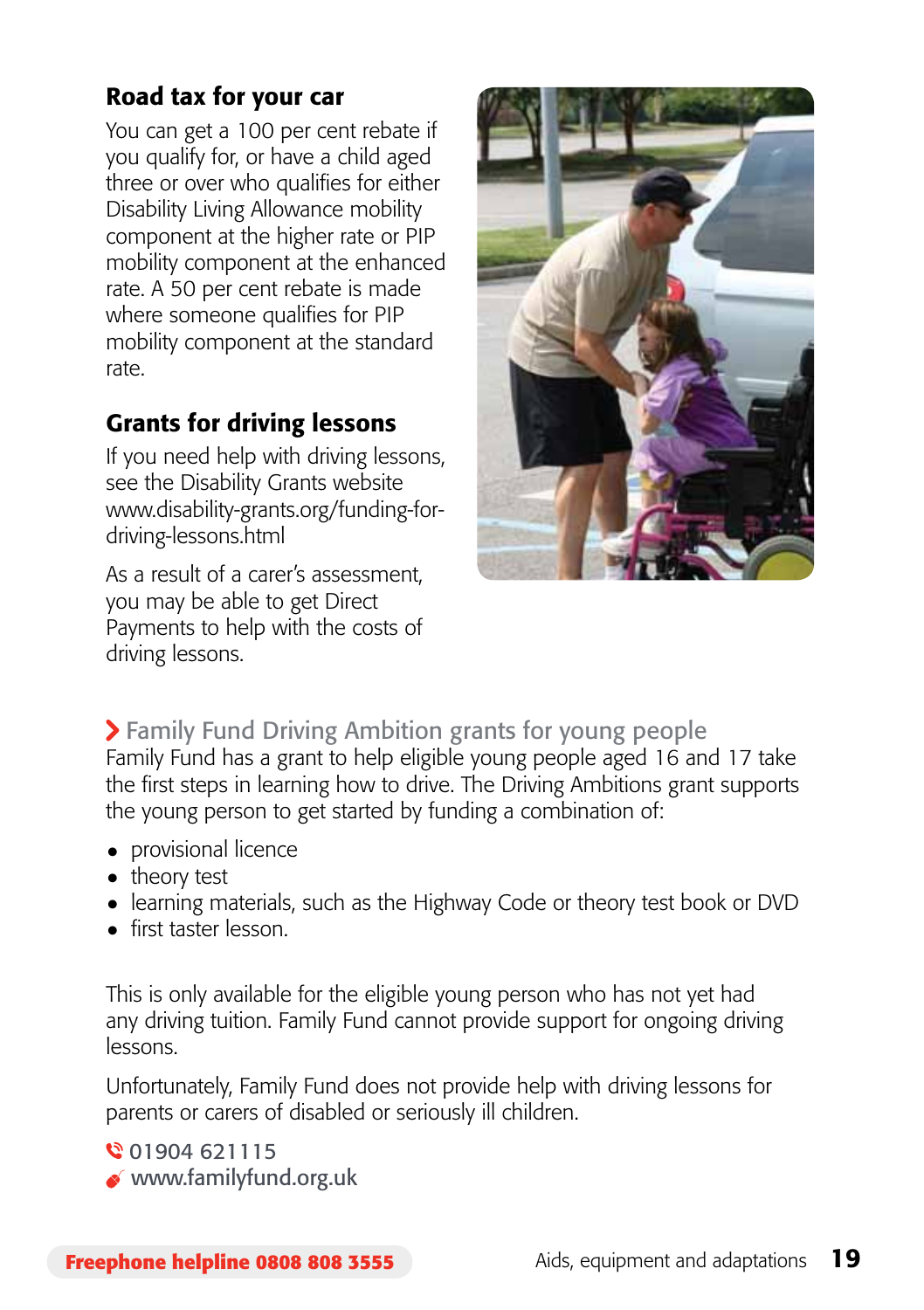## **Education**

Aids and equipment that a child or young person needs for education may be supplied by your local authority and your child's school or college.

The school may arrange for an occupational therapist to assess your child and may provide aids for use in school and at home. Contact the head teacher or special educational needs coordinator (SENCO) for more information.

If your child has a statement of special educational needs or Education, Health and Care plan (coordinated support plan in Scotland), details of specific equipment your child needs to help



them at school should be included on it. If you have concerns about your child's needs, talk to the school.

Contact a Family's guides, *Special educational needs Wales*, and *Additional support for learning Scotland* have more advice about your rights and relevant organisations for more help. In England, the system for supporting children with special educational needs changed in September 2014. See our factsheets in the Education section of our website. Families in Northern Ireland and the rest of the UK can call our freephone helpline and speak to our Education Advice Service about any aspect of their child's education, including help with aids and adaptations.

## <sup>9</sup> If you're unhappy with your child's equipment in education

If you think your child is not getting the right equipment, talk to the person responsible. If this is not successful, then you can get help to make a formal complaint from a local law centre, welfare advice centre or carers' centre. If this does not resolve the issue, then take legal advice. Parents and young people must try to resolve any issues they have with a school or college before going to a tribunal or court.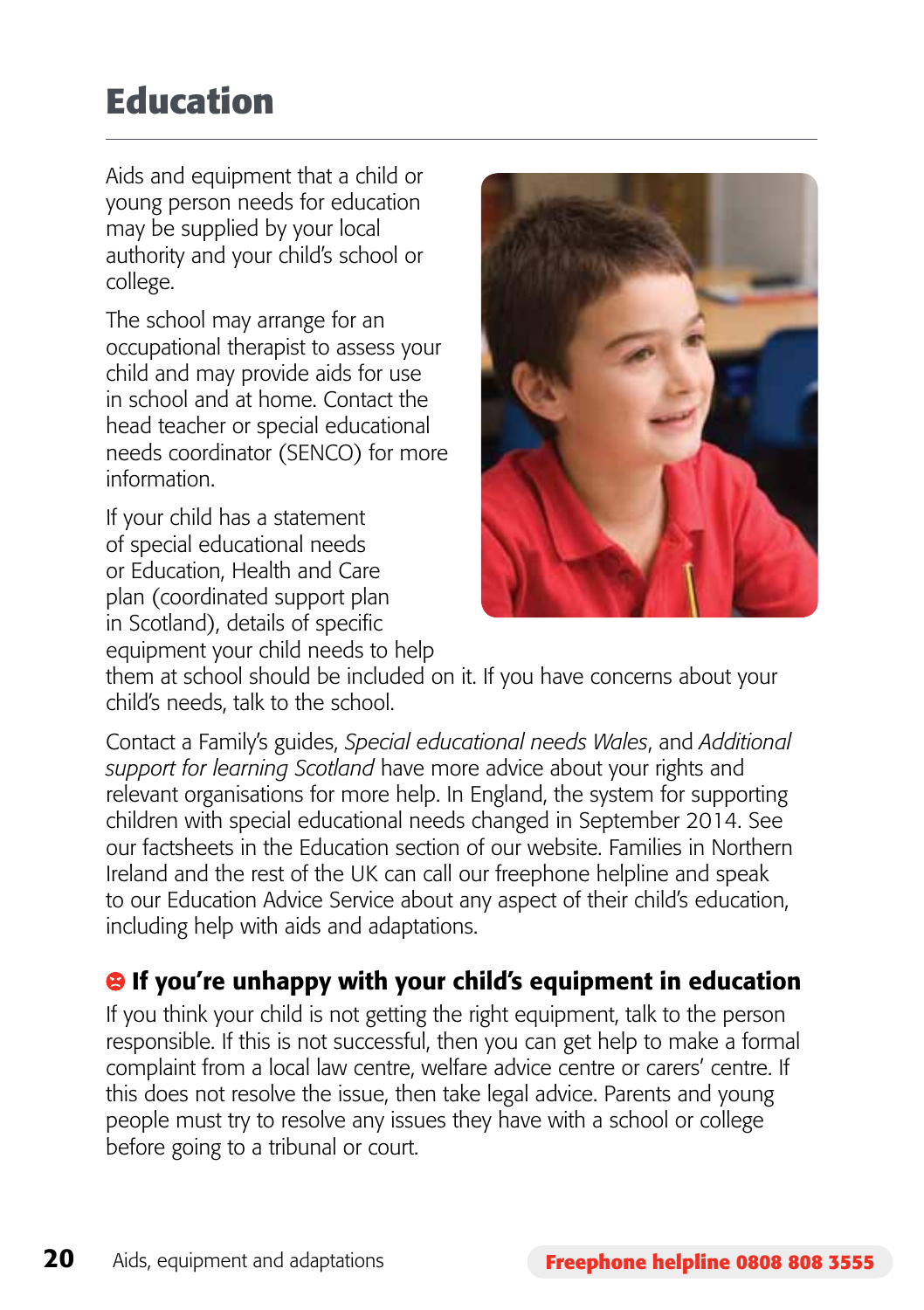#### Further and higher education

For young disabled people in further and higher education, additional help may be available. This can be in the form of specialist aids and equipment or allowances to help pay for equipment or practical help. Young disabled people will need an assessment to decide what help they need.

## **These organisations can help:**

#### England

> Disability Rights UK Disabled students freephone helpline: 0800 328 5050 www.disabilityrightsuk.org

#### Wales

- Careers Wales
- S Freephone helpline 0800 028 4844
- From a mobile call 029 2090 6800 and you will be called back for free
- www.careerswales.com

### Scotland

- **Lead Scotland**
- C Freephone helpline 0800 999 2568
- www.lead.org.uk

### Northern Ireland

> Disability Action Disability Action offer support in work and training www.disabilityaction.org/services-and-projects/support-in-work/

### **> NI Direct Careers Service**

Provides careers information, advice and guidance service, to help young people and adults make informed choices about their future career paths. 0300 200 7820

www.nidirect.gov.uk/careers-service

## > Family Fund

For families on a low income, the Family Fund can give grants to 16 and 17 year olds around the UK for equipment such as laptops, tablets and equipment for college.

#### 01904 621 115

www.familyfund.org.uk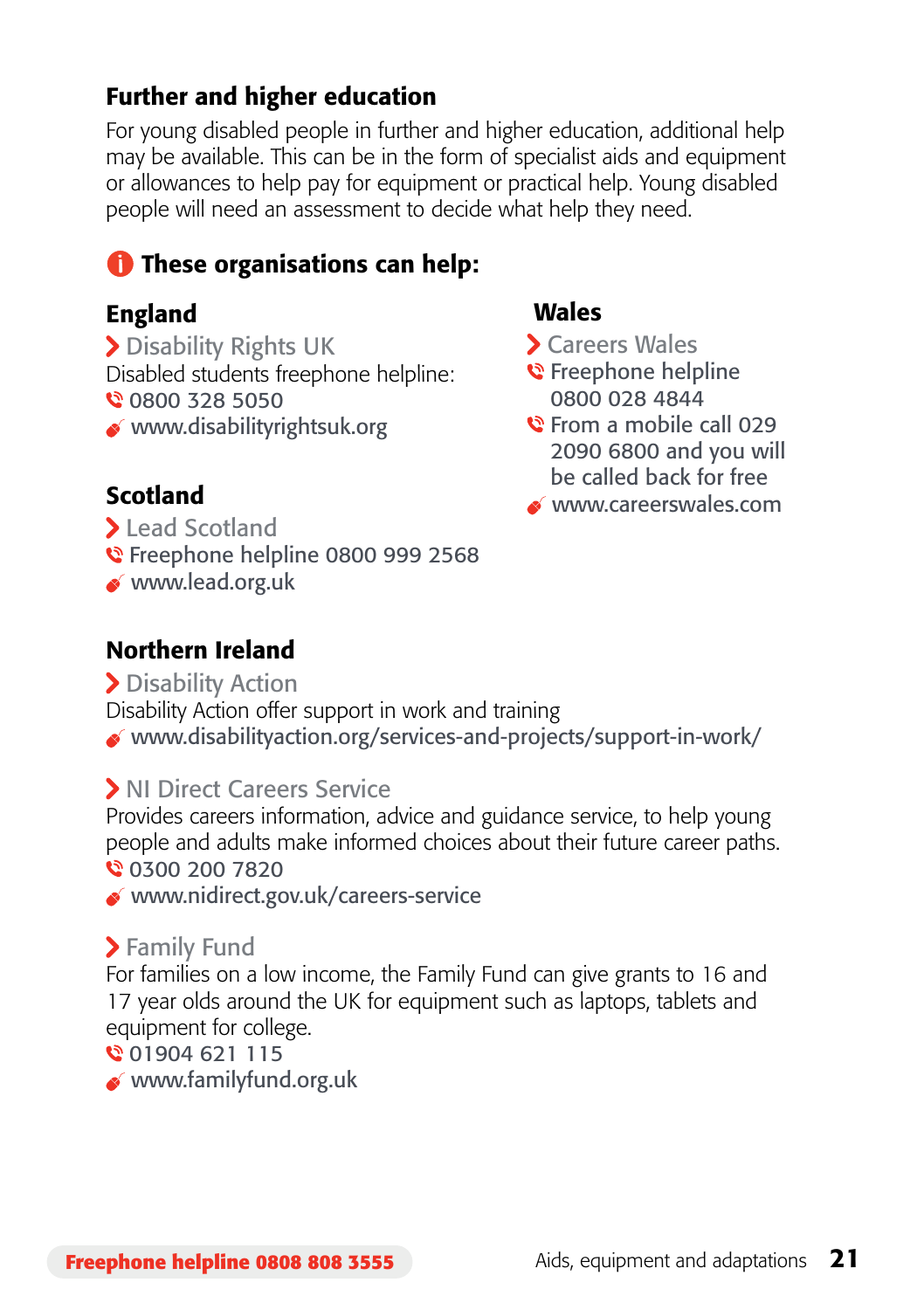

## **Play, leisure and child development**

Play has an important role in a child's development. Play can help develop speech, sensory skills, imagination, independence and social skills. Toys and play can be fun as well as educational and therapeutic. All children have the right to play, have fun and take part in recreational activities. All children, whatever their abilities, must be given opportunities to play and access leisure facilities.

### Toys, play and development

For advice on suitable toys, you can speak to a paediatric occupational therapist. Through activity and play, the therapist works with children to help them attain the highest possible quality of life. The therapist can work in a variety of settings including the NHS, social services, educational or charitable organisations.

There may be also be a local play scheme or parent support group in your area where toys and ideas can be shared or exchanged. Call our freephone helpline for local information. We also have a guide, *Holidays, play and leisure*, that includes lots of ideas for play, leaisure and sport. Our guide is available free for parents from our freephone helpline.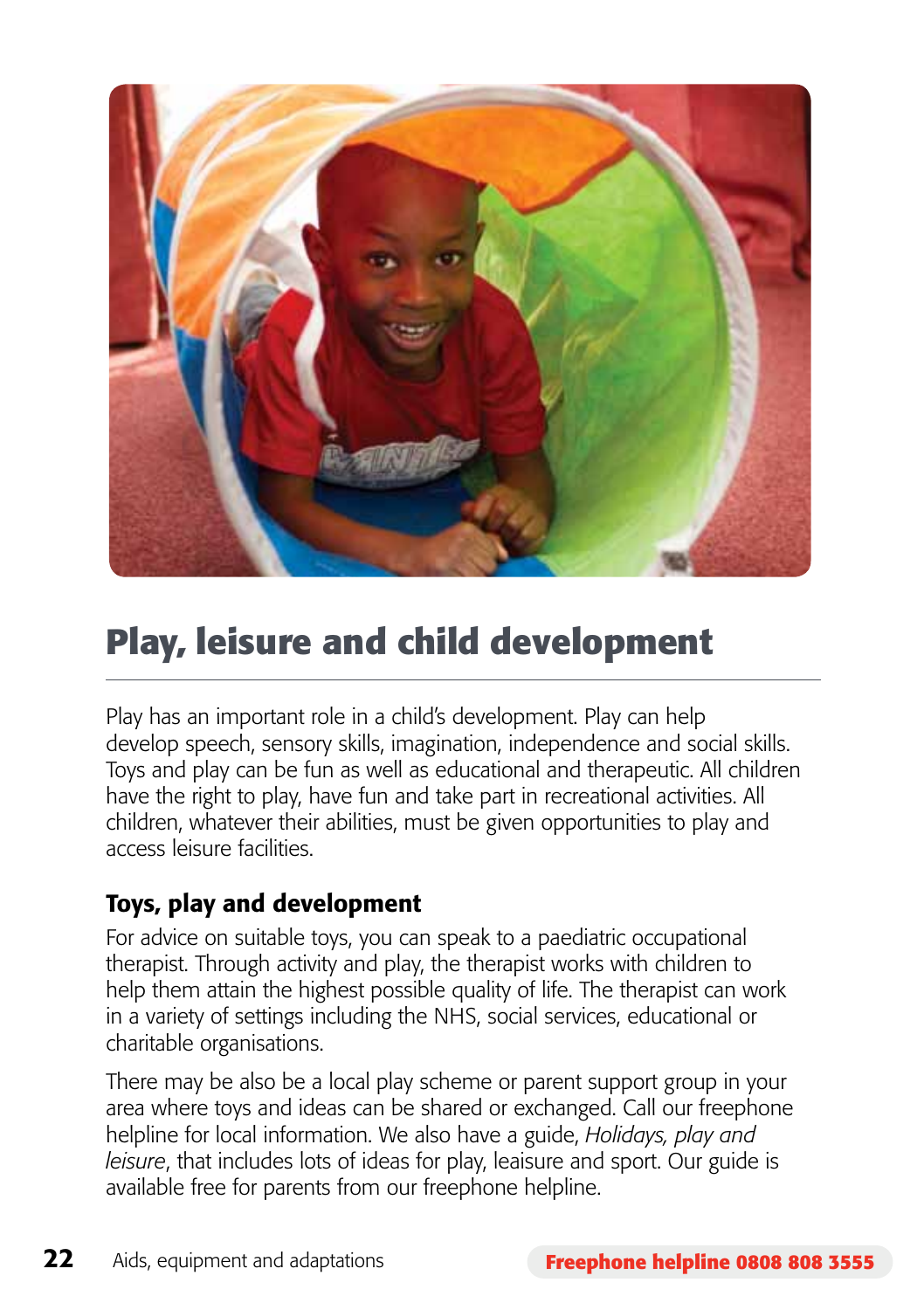#### Toy libraries

Local toy libraries are usually free for children who access local services, (such as portage, or speech and language therapy), or who receive DLA or are on the local children's services register.

You can borrow a range of sensory toys and equipment. The toy librarian can help you choose toys for fun and development. Good quality toys and sensory equipment are often expensive to buy for children with additional needs, so being able to borrow these is useful. Toy librarians can also signpost you to local play and leisure services and, in some areas, run their own play sessions.

The following organisations can provide further specialist information:

- > Disabled Living Foundation
- 0845 130 9177
- www.dlf.org.uk

#### > Listening Books

Provide audio books for leisure and learning on MP3, CD, and via internet streaming for anyone who has difficulty reading.

- 020 7407 9417
- www.listening-books.org.uk

#### > Smart Play Network (Scotland)

Run a range of play projects and offer services directly to children and families. Also, help and support toy libraries and play projects in Scotland to deliver quality services for children and families.

- 0131 664 2746
- www.smartplaynetwork.org

#### Charlotte's Tandems

Charlotte's Tandems is a charity with lots of tandems and trailer bikes for free hire throughout the UK for disabled people. You can also find information of other borrowing and cycling schemes, and where to buy adapted cycles and trikes.

www.charlottestandems.co.uk/index.html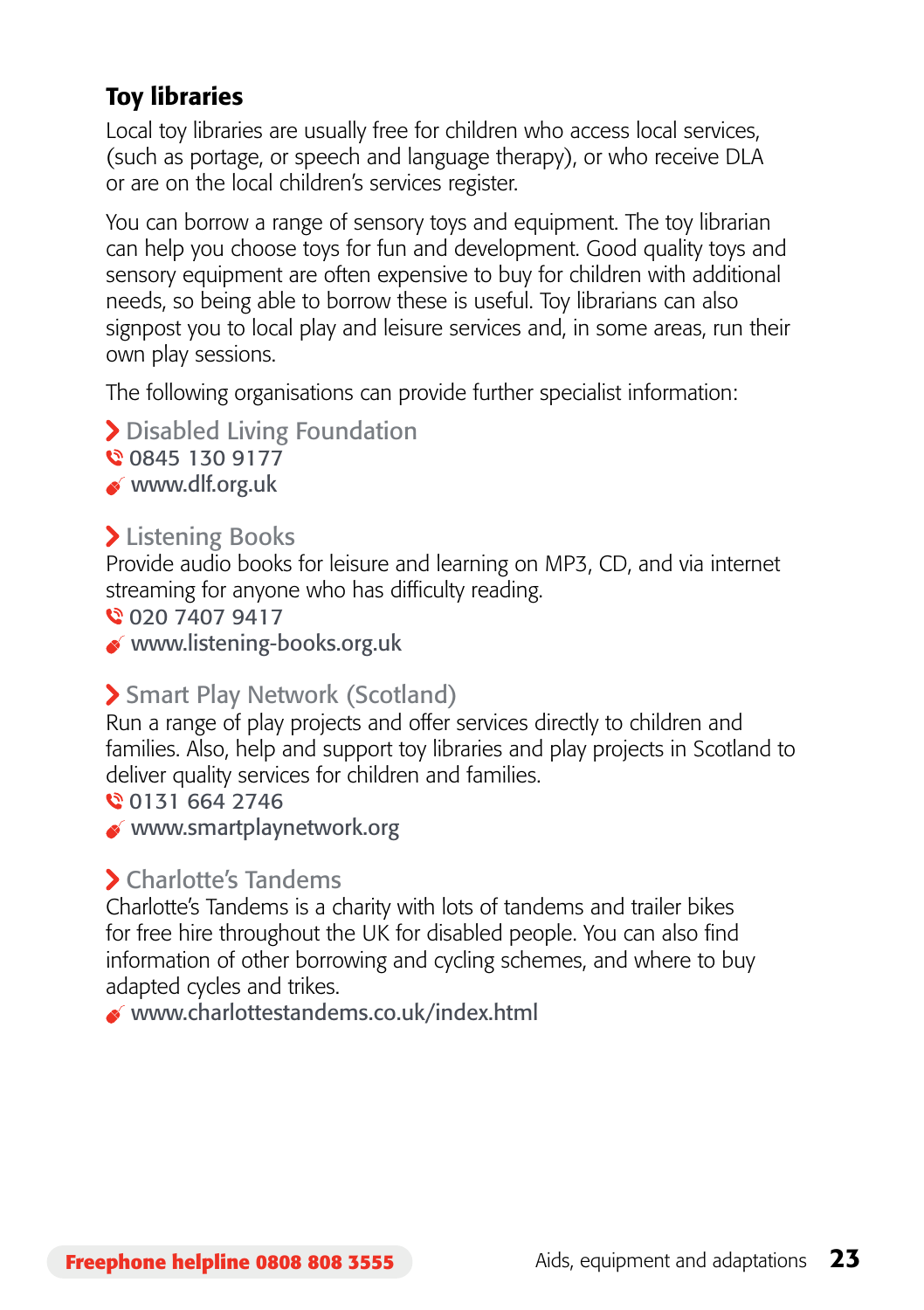#### Buying sensory toys and equipment

Sensory toys and equipment can be expensive but can be bought on a budget. Below are just a few online companies

#### > The Sensory Toy Warehouse

Online shop selling sensory toys from pocket-money prices upwards.

www.sensorytoywarehouse.com

Cheap Disability Aids

Online shop with sensory toys and equipment.

www.cheapdisabilityaids.co.uk

### Glow

Sells a range of products, including sensory toys and lighting.

www.glow.co.uk

#### > TFH Special Needs Toys

A range of products, including strong swings for children, young people and adults, and squeeze vests.

www.specialneedstoys.com/uk

#### > Bag Books

Design and produce multi-sensory story packs for people with learning disabilities.

020 7627 0444

www.bagbooks.org



In our magazine *Connected*  in Spring/summer 2014, (on page 23), we had an article on how to make a DIY sensory room. Parents can call our freephone helpline and ask for a free copy or download a copy from our website.

**www.cafamily.org.uk**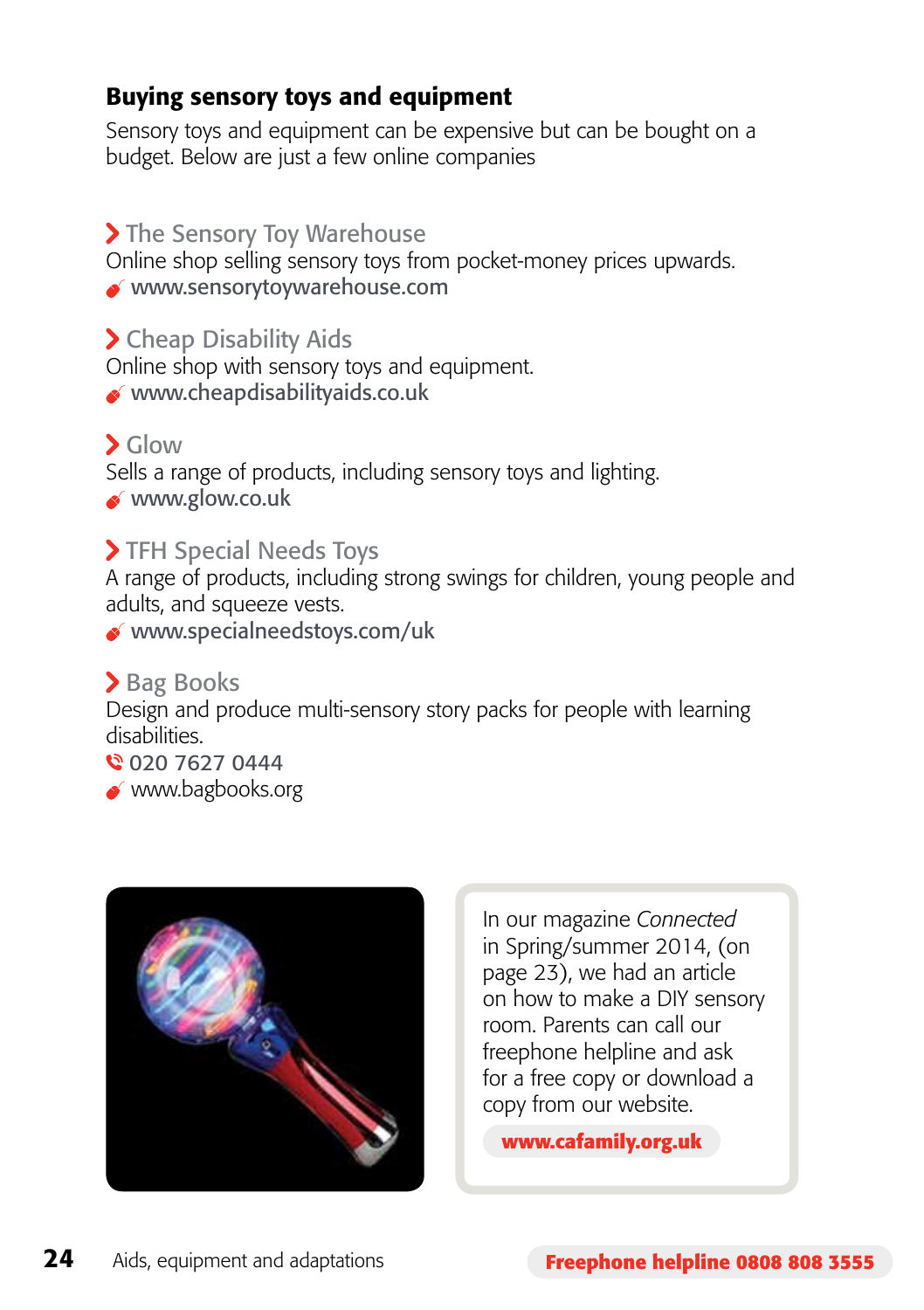# **Adapting your home**

If you need to adapt your home to make it easier for you or your child to manage, you may be entitled to a Disabled Facilities Grant (or Home Improvement Grant if you live in Scotland). If you are considering applying for a grant, please seek further help and advice as the system can be quite complex.

## Disabled Facilities Grants in England and Wales

The housing department of your local authority usually pays disabled Facilities Grants (DFGs). To be eligible you must be an owner-occupier, a tenant (private, local authority or housing association) or a landlord with a disabled tenant.



A DFG can help with the cost of, for example:

- building a safe play area
- installing a stair-lift
- adapting a lighting or heating system
- building suitable kitchen or bathroom facilities, or
- to enable access to a garden, and other works.

A DFG is a mandatory grant. This means you must be given a grant if your local authority is satisfied that the work to your home is both 'necessary and appropriate' to meet your disabled child's needs, and 'reasonable and practicable', taking into account the age and condition of the property.

When your child is under 19 years of age, your financial circumstances should not be taken into account for a grant to meet their needs. The exception is when a young person is getting certain means-tested benefits in their own right or is in advanced education.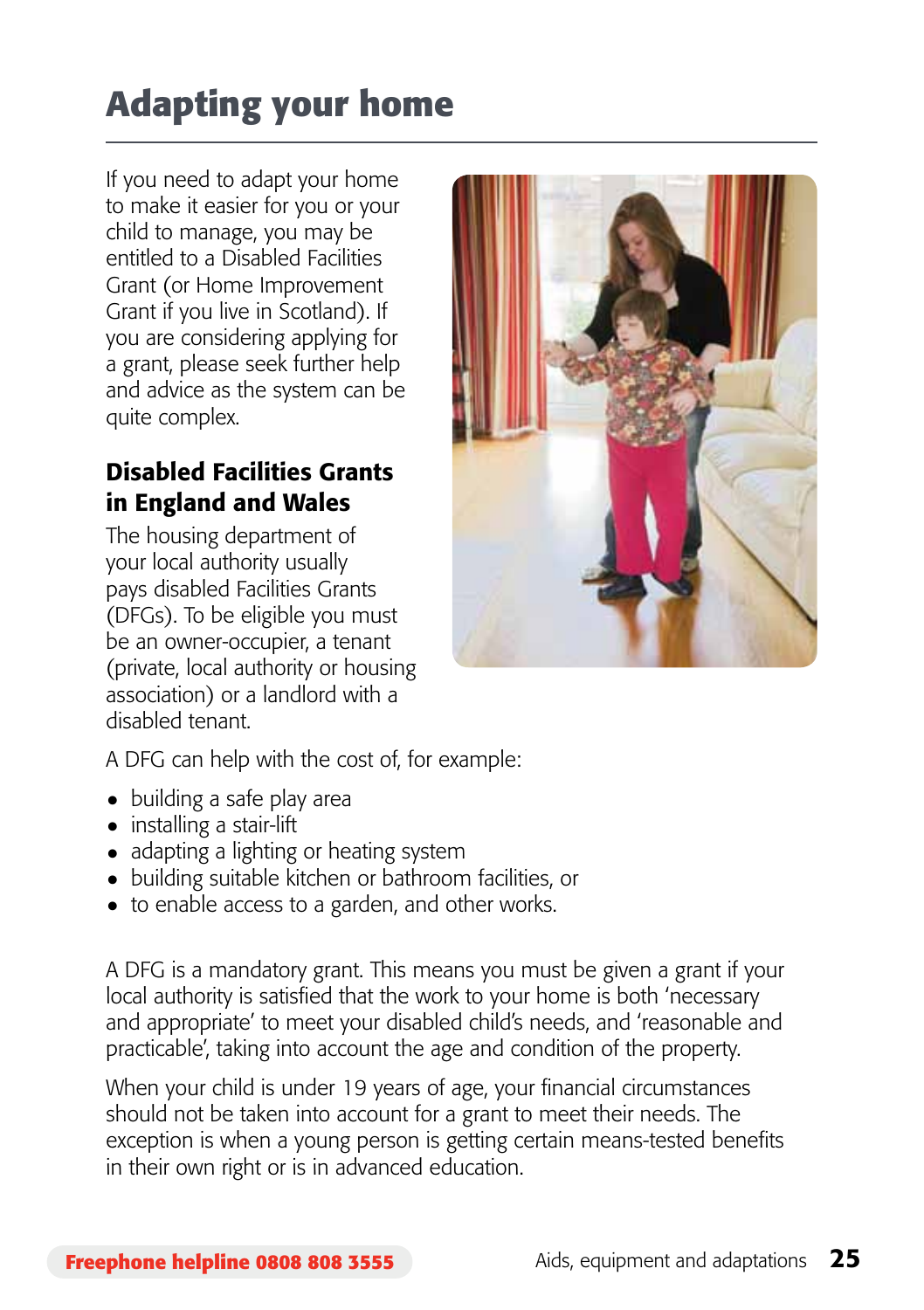Your local authority must decide if you are entitled to a DFG within six months of receiving your valid application.

An application for a DFG is only valid if you have given all the following information:

- details of the property
- details of the work needed
- at least two estimates of the cost from two different contractors, (unless the local authority says otherwise)
- details of other services and charges needed, for example, supervising the work, disconnecting electricity, water or other utilities.



Most local authorities will ask for an assessment from an occupational therapist (OT) or social services to help them decide if the work is 'necessary and appropriate' to meet your disabled child's needs. However, nowhere in the legislation does it say that an OT assessment is required for a valid application.

It is important to remember that just contacting social services or an OT to ask for an assessment is not the same as making a formal application, and some families have long delays before their formal application is submitted. This is because there are no time limits on how long you may have to wait to see an OT.

To minimise delays, make a formal application for a grant as soon as you can, so you can get a decision within the six-month time limit. You can do this even if you are still waiting for an OT to visit to do an assessment.

You can make a formal application on a form available from the local authority, or by letter. Your local authority can't refuse to allow you to make a formal application, or refuse to give you a grant application form. Call our freephone helpline if they do refuse, or if you are experiencing long delays in the grant process.

To help them decide if your request is 'reasonable and practicable' your local authority will also ask for an assessment from an environmental health officer or a building surveyor (local authorities tend to use members of their own staff where possible).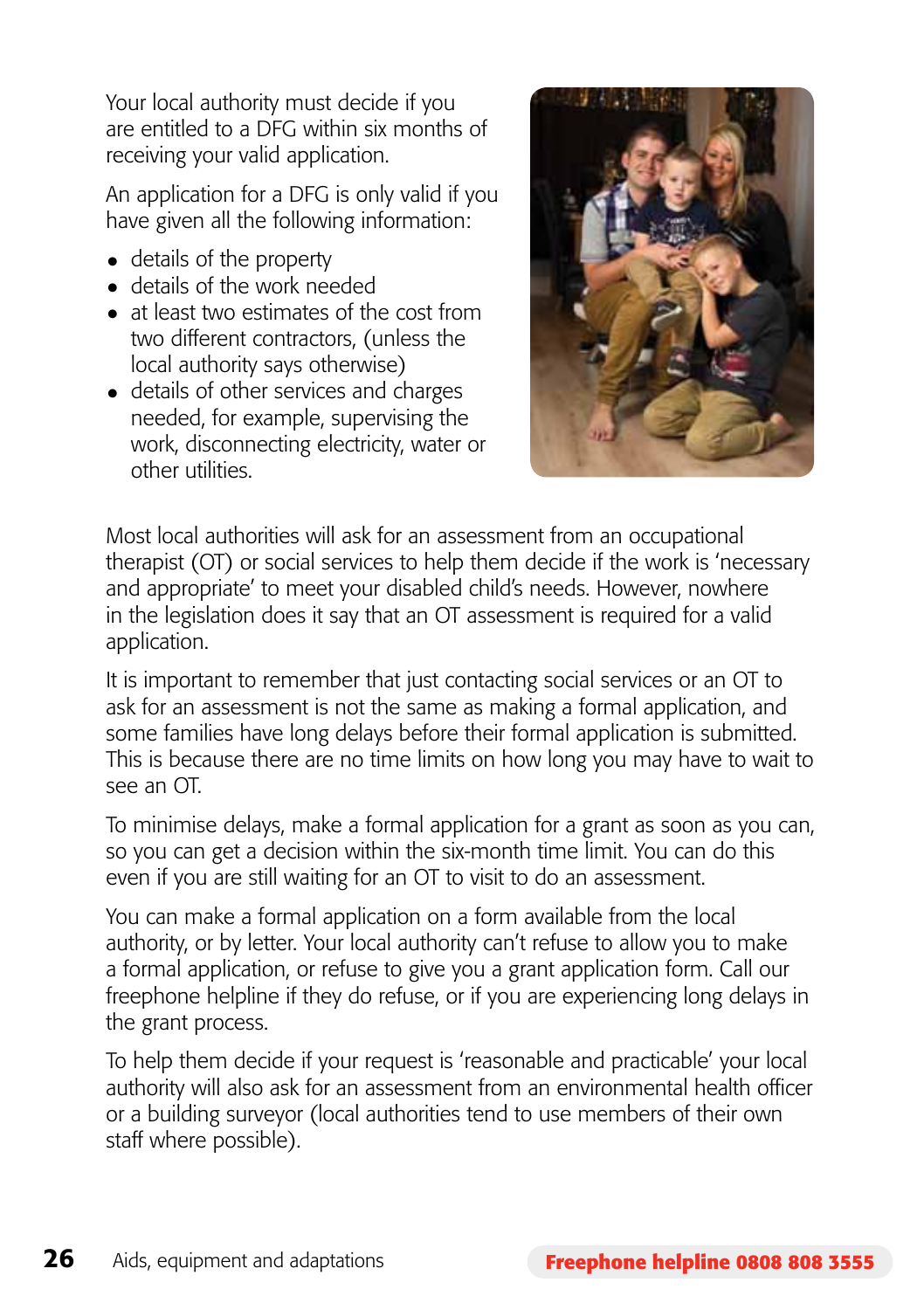You may also need to get approval for building regulations, planning, listed buildings or conservation areas purposes. Your local authority has the right to ask for these but it should not use them to go over the six-month time limit for assessing a claim.

It is important to remember that you can't get a grant for work that you have already started.

#### How much can I get?

Currently, the maximum grant is £30,000 in England and £36,000 in Wales. However, if costs are over this limit, the local authority has the discretion to give a further grant to cover the whole cost of the mandatory works. Local authorities can also use their discretion to give financial and other assistance for improvements or repairs to your home. This can be a grant, loan, labour, relocation expenses, materials or advice. Contact your local housing authority to find out how this applies in your area.

#### When does the work have to be carried out?

If your application is successful, the grant will usually only be paid if the work is carried out within 12 months of the date the application is approved.

If your application isn't approved you can make a complaint. If you can't get enough financial help from your local council, you could apply to charitable trusts for help. Call our freephone helpline for more information.

#### Disabled Facilities Grants in Northern Ireland

The system for getting help with adaptations in Northern Ireland is similar to England and Wales. An OT will need to recommend that adaptations are 'necessary and appropriate' for your disabled child. The rules only apply to homeowners or people renting in the private sector. There are different rules for people in public sector housing, housing executive or housing association tenants.

You can get a grant of up to £25,000 and in some circumstances more than this, subject to senior management approval.

Contact your local Health and Social Services Trust in the first instance. See the Northern Ireland Housing Executive website for more information at www.nihe.gov.uk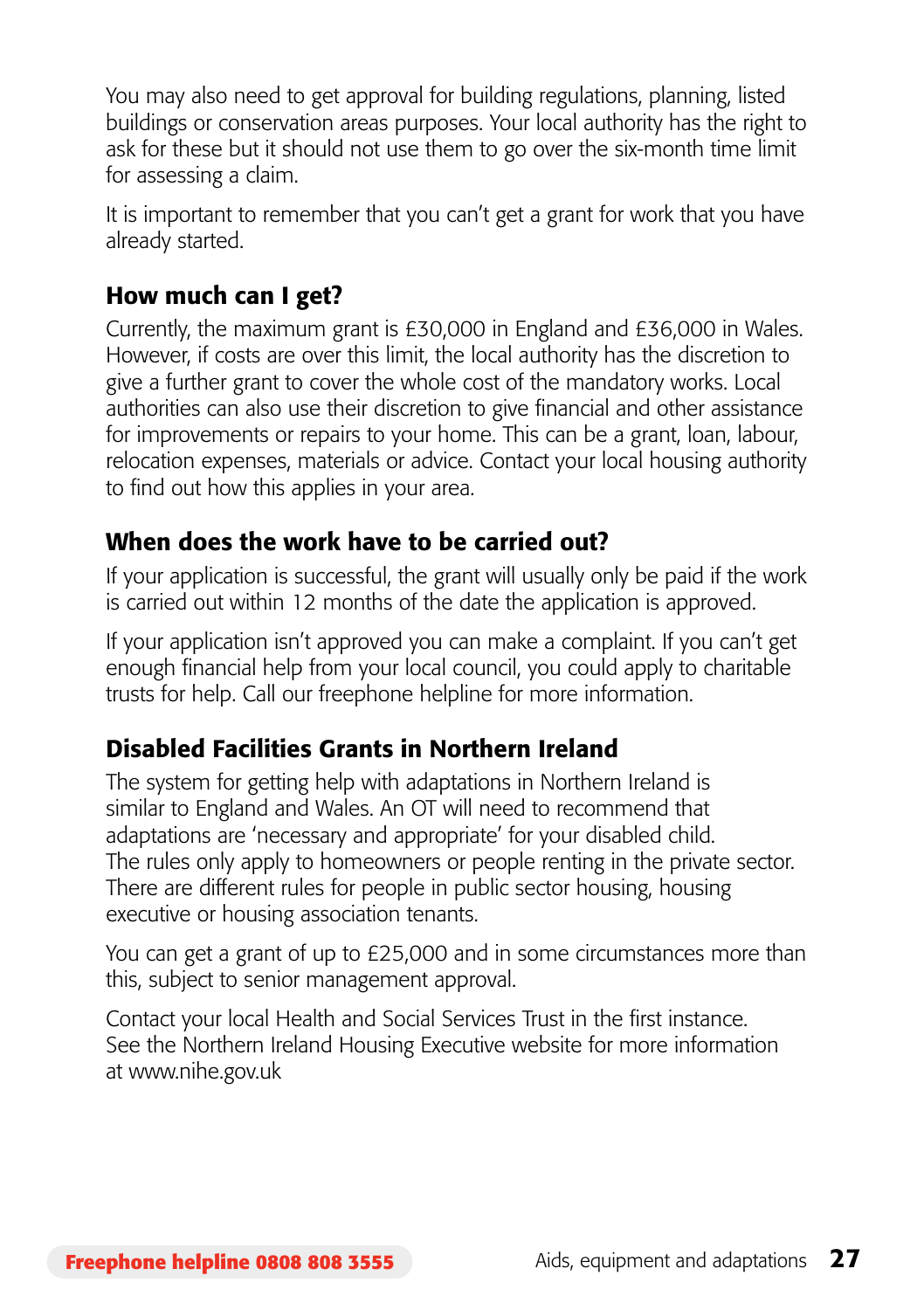### Grants for improvements and adaptations in Scotland

Each local authority in Scotland must have a 'Scheme of Assistance' statement, which explains how they support homeowners and tenants in their area who have to carry out repairs, improvements and maintenance to their houses. Under the scheme of assistance, local authorities must give grants to adapt a home so a disabled child has access to standard amenities. These are:

- • a toilet
- bath or shower
- wash hand basin and sink (in each case with hot and cold water supply).

Local authorities must also give grants for other work that is seen as 'essential' to meet your disabled child's needs. Your local authority will decide whether an adaptation is essential when they assess your disabled child's needs.

A grant can't be made for an extension that gives you extra living space. If an extension gives you a standard amenity (for example, a downstairs bathroom) as well as extra living space, a grant is only awarded for the part of the work that gives you the standard amenity. If the extension only makes space for a standard amenity and no extra living space is created, you should get a grant to cover the whole cost.

The minimum amount of grant for your child's 'essential' needs is 80 per cent of the eligible cost. A local authority can pay more than 80 per cent of the costs. When it does so this should be included in the local authority's statement of assistance. If you get certain means-tested benefits, the grant should cover 100 per cent of the cost.

If you need help with an extension, your local authority should give you advice and information to help you fund the work, such as information about loans, or a referral to another agency that may be able to provide financial help.

If you are refused a grant, for example, because you need an extension that doesn't qualify, ask your local authority about a discretionary grant. The local authority can offer a discretionary grant if your application meets the conditions set out in its Scheme of Assistance statement.

Your local authority can't apply an upper limit on the cost of a grant for adaptations for your child. If your child is assessed as needing the adaptations, they must legally be given a grant, regardless of the cost.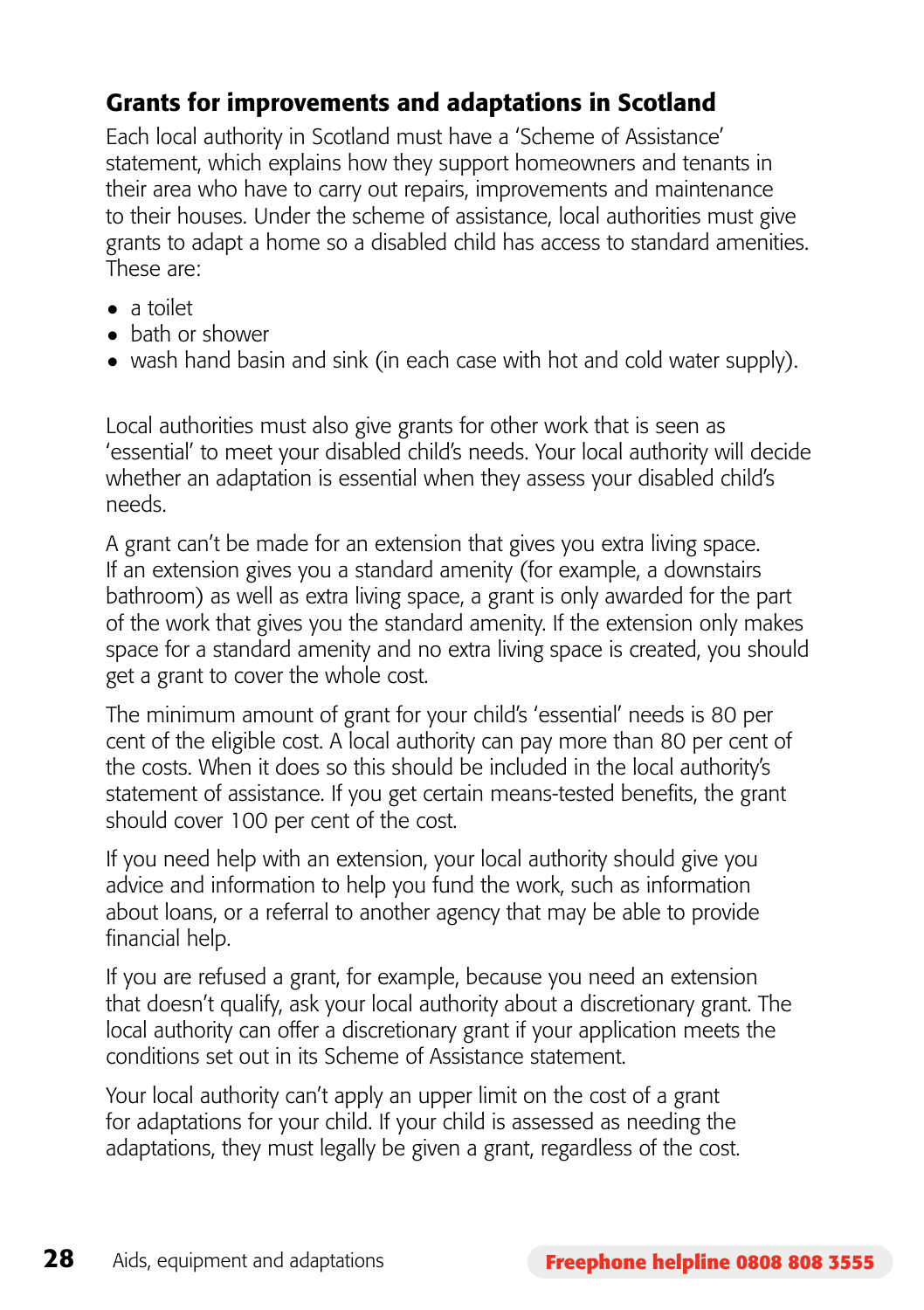The local authority will usually refuse an application for a grant if you've already started the work, unless there was good reason why it was started before you made an application.

You can usually only get a grant if you are owner-occupier or a private tenant. The Scottish government has produced a leaflet called *Help with Adaptations To Your Home*, which can be found on their website at www.scotland.gov.uk.



If you rent from a council or housing association, ask your landlord about financial and other help that's available for adaptations.

### $\Theta$  If you're unhappy about the outcome of an application for a grant

If you're unhappy about the outcome of an application for a grant, or the length of time it has taken to reach a decision, get advice. You can challenge a decision by talking to your local authority, complaining using the local authority complaints procedure, or asking the local government ombudsman to investigate. A local citizen's advice bureau or home improvement agency may be able to give additional advice.

## Getting further help and advice

Home improvement agencies, sometimes known as 'Care and Repair' or 'Staying Put' agencies, are local organisations that help vulnerable home owners improve their living conditions. They can give technical and financial advice. They can also help you apply for a grant and help you through the grants process. If you are looking for a handyman to help you make any adaptations you can search their 'Trusted Tradespeople' database to find government-endorsed trusted trades people in your area. They may also be able to identify other sources of financial help if the grant isn't enough.

### England - to find your local agency contact

> Foundations 0845 864 5210 www.foundations.uk.com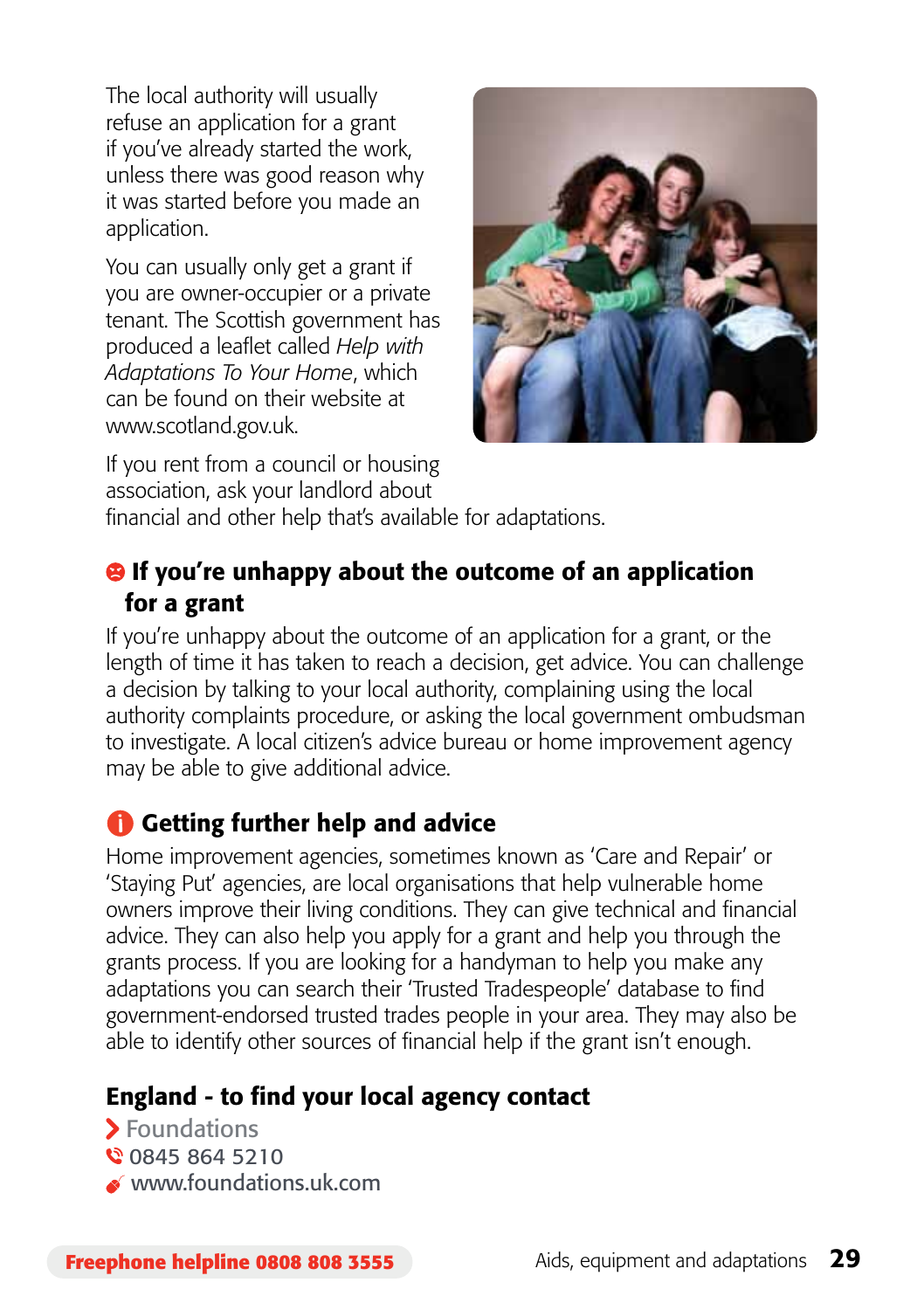### In Scotland

- Care and Repair Scotland
- 0141 221 9879
- $\bullet$  www.careandrepairscotland.co.uk

Families in Scotland can also find more detailed information in the Scottish government's guidance for local authorities, *Guidance on the provision of equipment and adaptations*, see www.sehd.scot.nhs.uk/publications/CC2009\_05.pdf

You can also contact our Scotland office on 0131 659 2930, or email us at scotland.office@cafamily.org.uk

#### In Wales

A local disability advice project or citizens advice bureau should be able to help. -

- Citizens Advice
- **C** Helpline 03444 77 20 20
- www.adviceguide.org.uk/wales.htm

You can also contact our office in Cymru/Wales on 02920 396 624 or email cymru@cafamily.org.uk

## In Northern Ireland

A local disability advice project or Citizens Advice Bureau should be able to help. To find your local agency see www.adviceguide.org.uk/nireland.htm

You can also visit the website of the Northern Ireland Housing Executive at www.nihe.gov.uk/index/advice/disability

You can also contact our office in Northern Ireland on 028 9262 7552 or email: nireland.office@cafamily.org.uk

People in England and Wales can find further information in the good practice guide, *Delivering Housing Adaptations, for Disabled People*, at www.gov.uk/ government/publications/delivering-housing-adaptations-for-disabled-people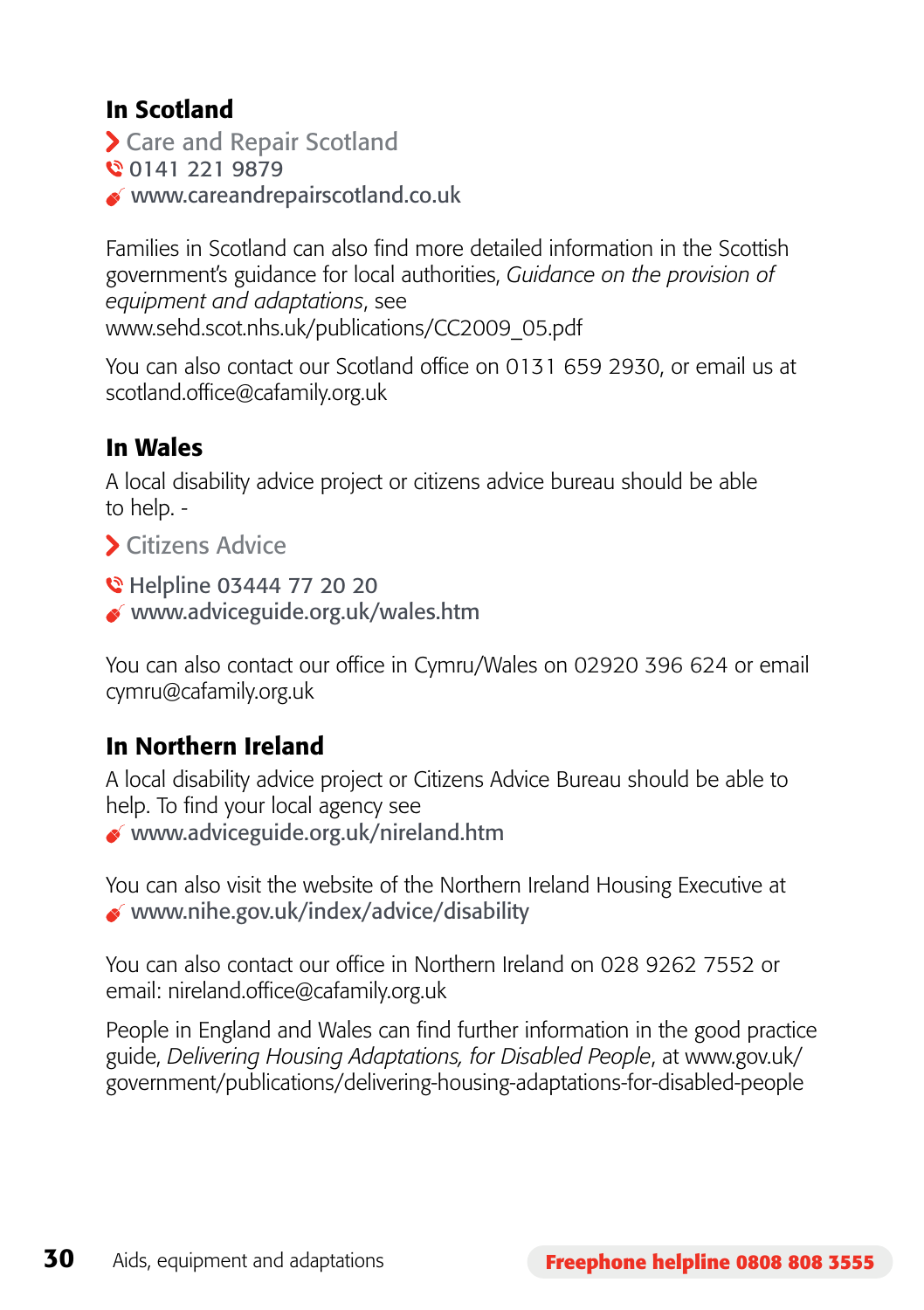## **Second-hand equipment**

Below are a few suggestions for sources of second-hand equipment.

#### Newlifeable equipment service

Newlife's project, Newlifeable, has some new and clinically refurbished and certified equipment, all available through a grant for 'priority delivery' at no cost. The service is for significantly disabled children and young people up to the age of 19 across the UK. Equipment includes specialist seating, manual wheelchairs, buggies, walking frames and assisted living aids like height adjustable tables. Newlife can in some cases help with fundraising for essential equipment.

www.newlifeable.co.uk

### > Spinal Injuries Association

Has helpful factsheets on buying and selling second-hand equipment. This includes details of publications to advertise in and helpful organisations. Information from the Spinal Injuries Association also lists dealers in secondhand wheelchairs and adapted vehicles.

0800 980 0501

www.spinal.co.uk

### > Disabled Living Foundation

Has a useful factsheet on buying second-hand equipment.

www.dlf.org.uk/factsheets/sources\_of\_second\_hand\_equipment.pdf

#### Disability Equipment Register

A not-for-profit organisation providing a service for disabled people and their families to enable them to buy and sell items of used disability equipment on a direct basis.

01454 318 818

 $\bullet$  www.disabilityequipment.org.uk

#### Mobility Market

A website where you can buy or sell used mobility aids and equipment.

 $\bullet$  www.themobilitymarket.co.uk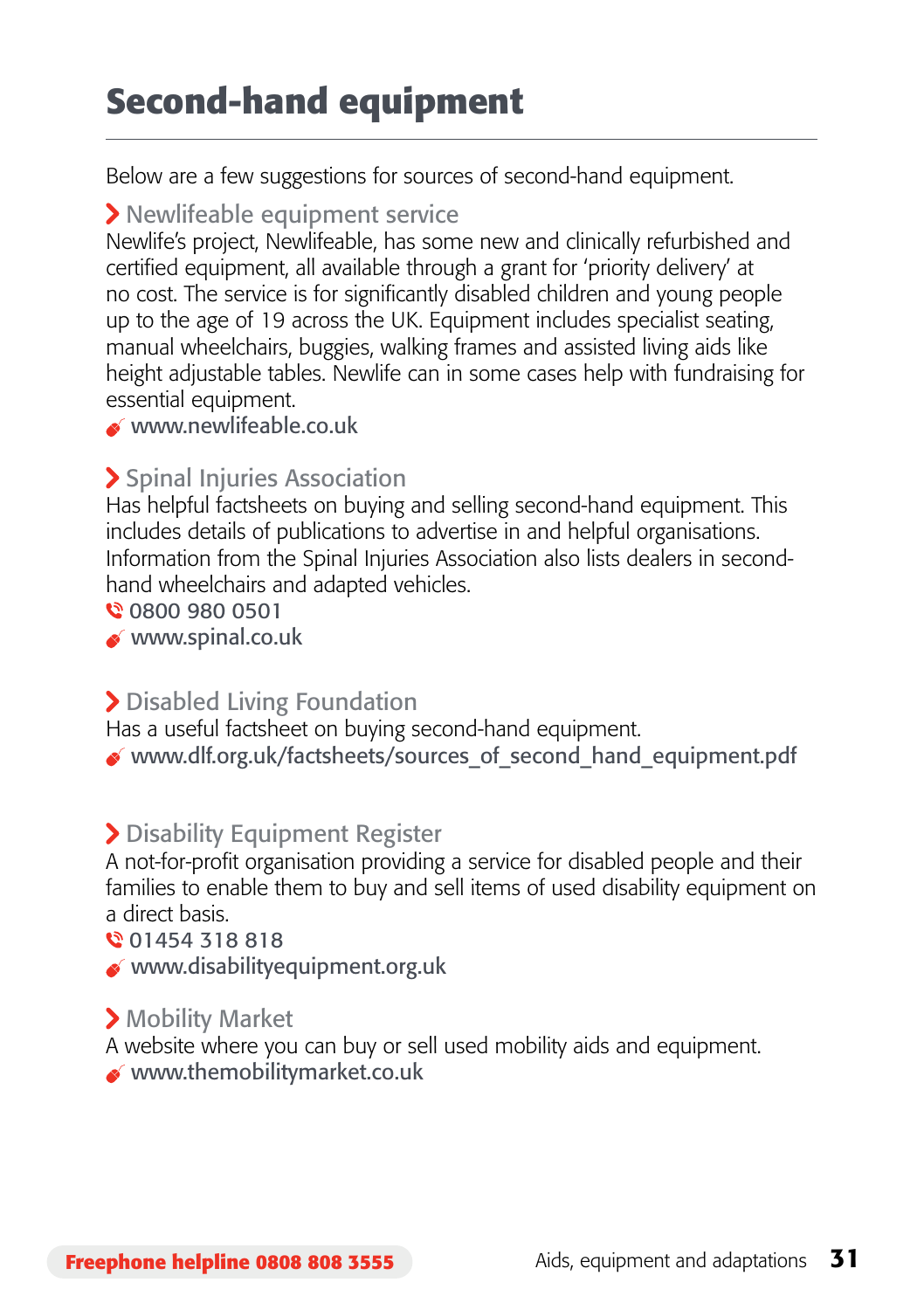

## **Financial help**

There are a number of benefits and financial help for families with disabled children. To make sure you're claiming everything you're entitled to, call our freephone helpline on 0808 808 3555 for a full benefits check. You can also ask for a copy of our free guides on benefits. *Money Matters – a checklist for parents when your child has additional needs* (England, Scotland and Wales), and *Checklist for parents* – Northern Ireland, have brief summaries of financial help you might be entitled to. Our helpline can also give you information on grant-making trusts you may be able to apply to.

#### Using direct payments to buy equipment

Families in the UK can use direct payments to buy equipment. Our guide *Getting direct payments to buy social care your disabled child in England and Wales* look at how to ask for them and how they work in practice. For a copy and more information about direct payments, call our freephone helpline. Families in Northern Ireland and Scotland can contact our helpline for advice.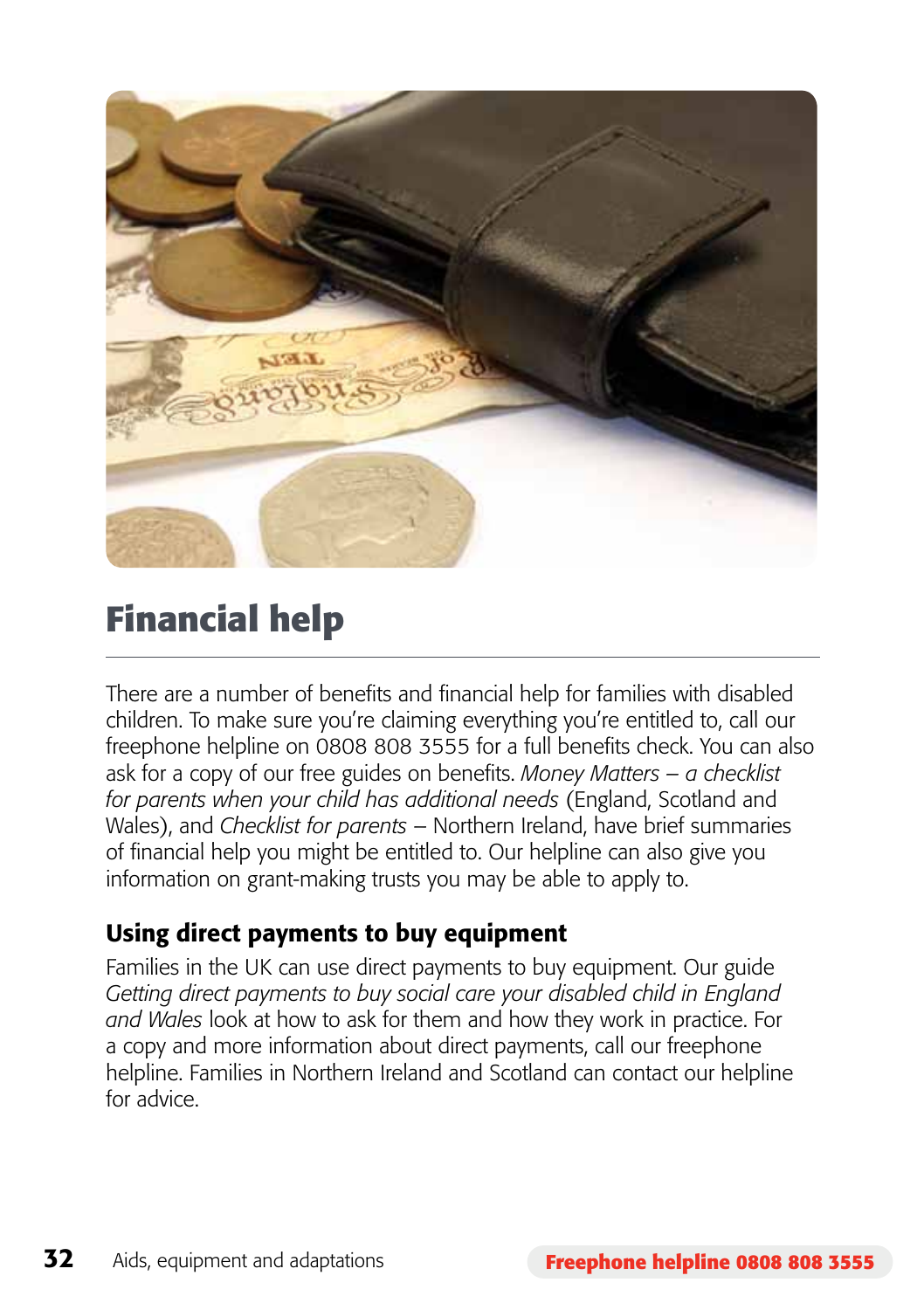### Charities and benevolent funds

#### Caudwell Children

The charity's services include:

- mobility equipment including bespoke multi-purpose wheelchairs and therapy cycles as well as specialised car seats and mobility buggies
- $\bullet$  sensory equipment for children who have autism to help promote communication, cognition and wellbeing.
- www.caudwellchildren.com

### > Family Fund

Gives grants to low-income families across the UK to meet the extra costs of caring for a severely disabled child aged 17 years old and under. You will be asked some details of your household income and any benefits being received – see their website for eligibility criteria. Young people aged 16 and 17 can apply for items that are relevant to their age group – for example laptops, tablets and equipment for college. The Fund will not help with costs that are the responsibility of the local authority or health services.

01904 621 115

www.familyfund.org.uk

## > Newlife

Provides grants for essential equipment such as: pain relieving beds, wheelchairs, communication aids, and much more. It also has a 'just can't wait' loan service for terminally-ill children and lends sets of developmental and therapeutic specialist toys.

www.newlifecharity.co.uk

## Turn2us

This online service allows you to search for information on benefits and grantmaking trusts from statutory and voluntary organisations in the UK.

**€** Freephone: 0808 802 2000

www.turn2us.org.uk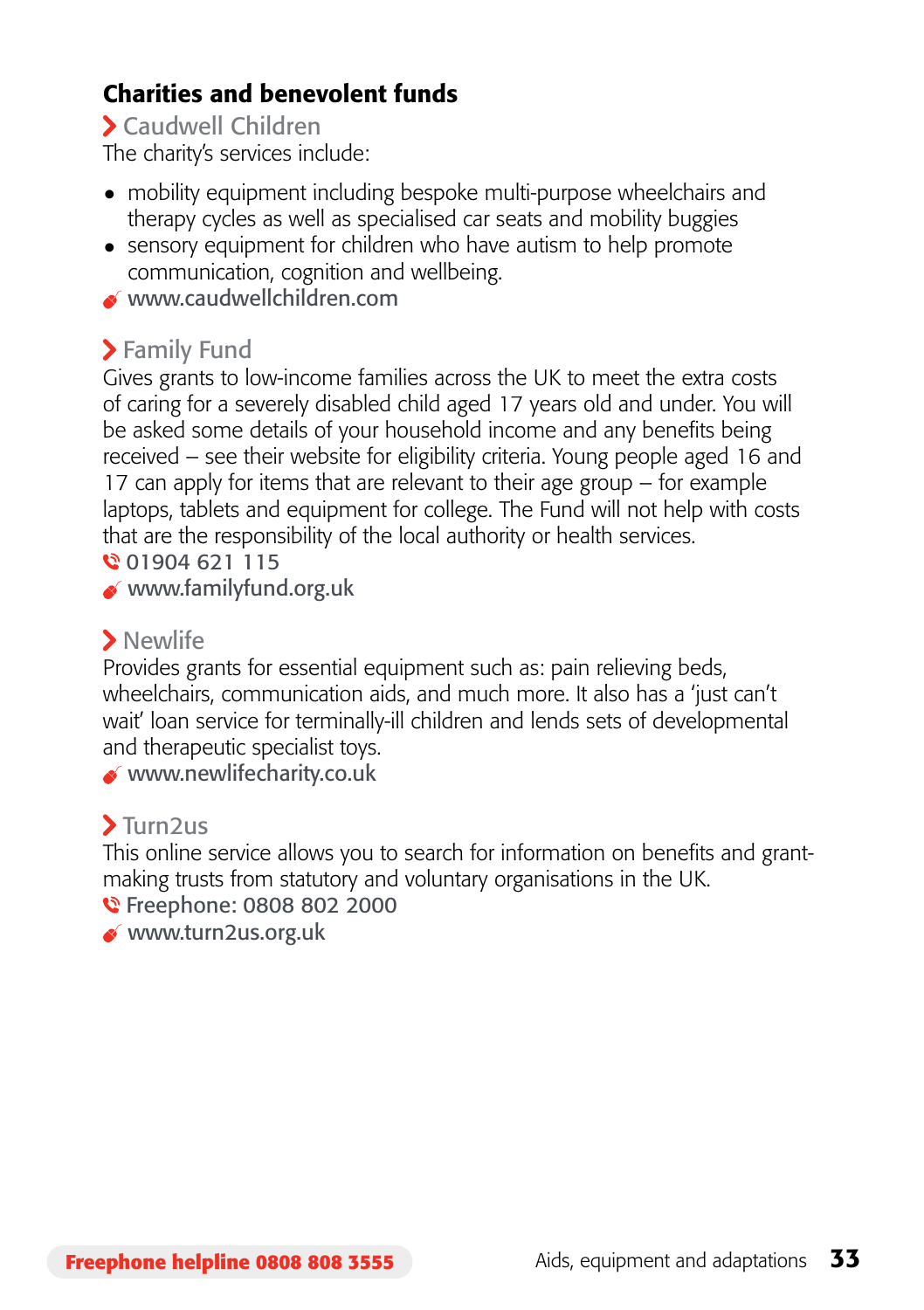## **Value Added Tax (VAT)**

You don't have to pay any VAT when you buy certain aids and equipment for the personal use of your disabled child.

You don't pay VAT on:

- adjustable beds, chair lifts, hoists and sanitary devices
- auditory training aids, like hearing aids and equipment
- low-vision aids
- certain medical and surgical appliances
- emergency alarm call systems
- motor vehicles and boats adapted to meet your disabled child's condition. Not every vehicle or adaptation will qualify, so seek further advice from our freephone helpline
- any other equipment or appliance designed solely to be used by your disabled child. It is not enough to show that a piece of equipment is one that is often used by disabled people – it must be specifically designed for your child's use. For example, you would pay VAT on an orthopaedic bed because they are designed to be used by disabled and non-disabled people. Ultimately, it is the designer or manufacturer of a product who decides whether VAT needs to be paid.

You also don't have to pay VAT on any charges made for the installation, repair and maintenance of these aids and adaptations, or for any spare parts or accessories they need.

You don't pay VAT on certain building work. This includes work on:

- • ramps
- widening doorways and passages,
- extending or adapting bathrooms, shower rooms, wash rooms and toilets
- $\bullet$  installing and repairing a lift.
- any general purpose goods adapted for a disabled child's use. The extra you pay for the adaptation should be VAT free, although not the actual goods themselves.

However, if you employ an architect, surveyor or consultant you will have to pay VAT on their services, even if they are providing services in connection with building work that does qualify.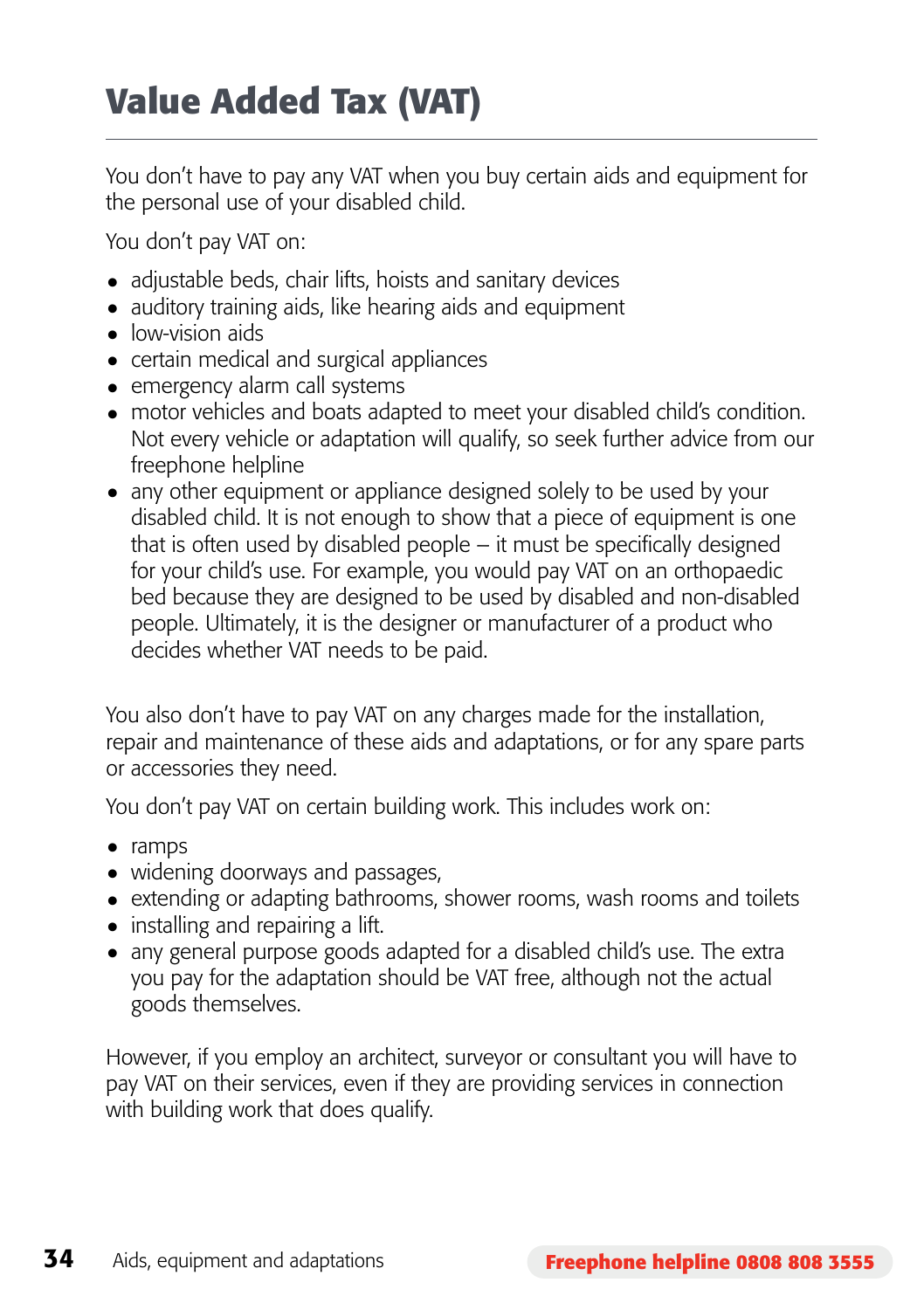

If you import equipment from abroad to meet your disabled child's needs, there are specific rules allowing VAT exemptions in certain circumstances. See below.

#### How to make sure you do not pay VAT

To avoid paying VAT, you need to put down in writing, to the supplier, that you are entitled to buy the goods and services without paying VAT. A parent can do this on behalf of their disabled child. There is no official form for this, but Her Majesty's Revenue and Customs (HMRC) has suggested wording you can use in *VAT Notice 701/7 – VAT reliefs for people with disabilities* at www.hmrc.gov.uk/vat/sectors/consumers/disabled.htm. This web page also has information on what items you do or don't have to pay VAT on.

It is the supplier's responsibility to check that you don't have to pay VAT. If you have been wrongly charged VAT, your supplier may be able to adjust their VAT records and refund you the money. You can't get a refund of VAT from **HMRC** 

**C** For further advice about paying VAT, call our freephone helpline or contact HMRC on 0300 200 3700.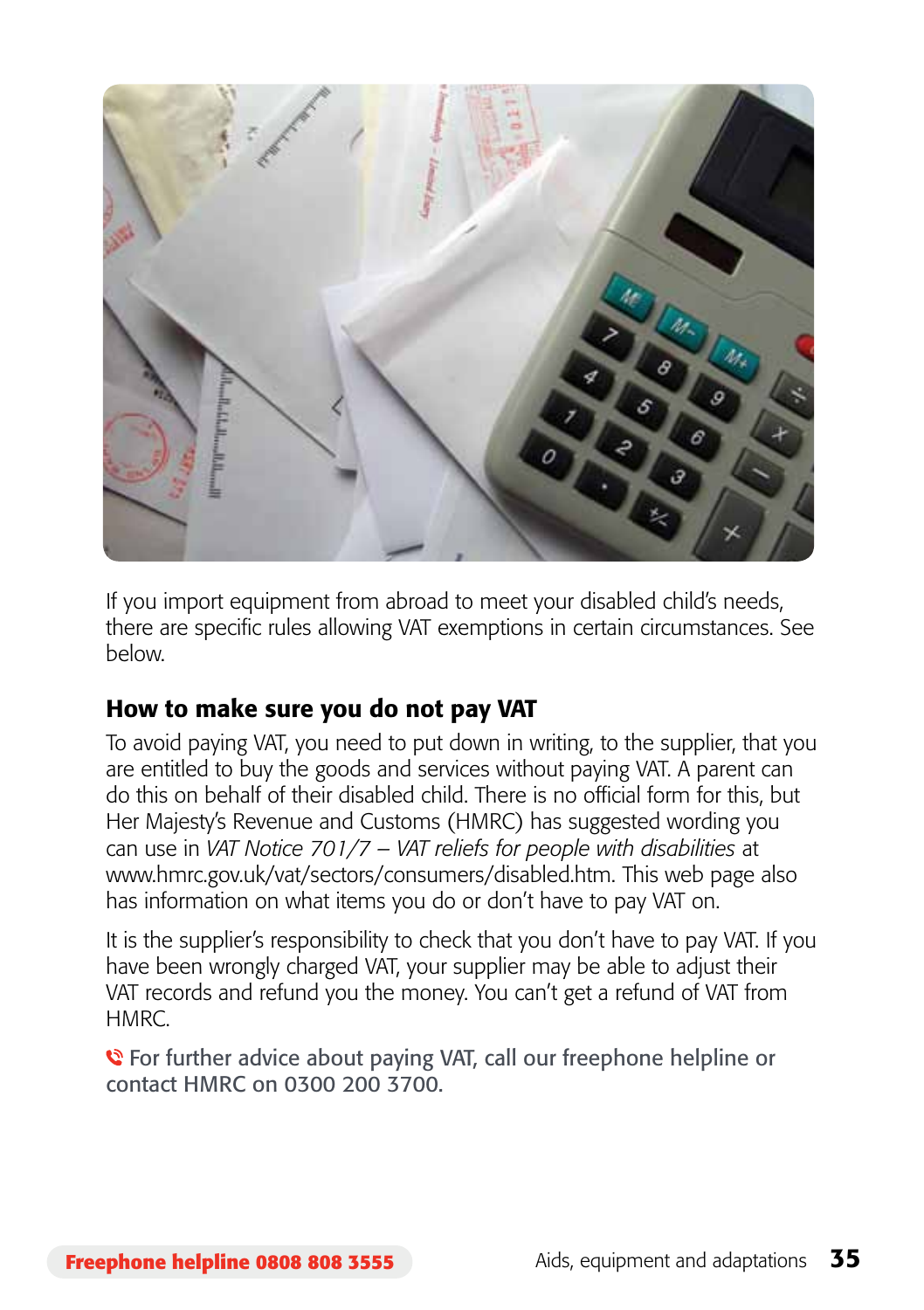## **Commercial suppliers**

Many companies that sell aids and equipment also have a mail order service. Because of the vast range available, it is important to seek independent advice.

#### > Disabled Living Foundation

Has a list of suppliers of a range of children's equipment on their website. www.dlf.org.uk

#### > The Challenging Behaviour Foundation

Supplies information about specialist equipment and safety adaptations. This includes suppliers of items such as toughened furniture, special flooring, beds and bedding.

0845 602 7885

www.thecbf.org.uk

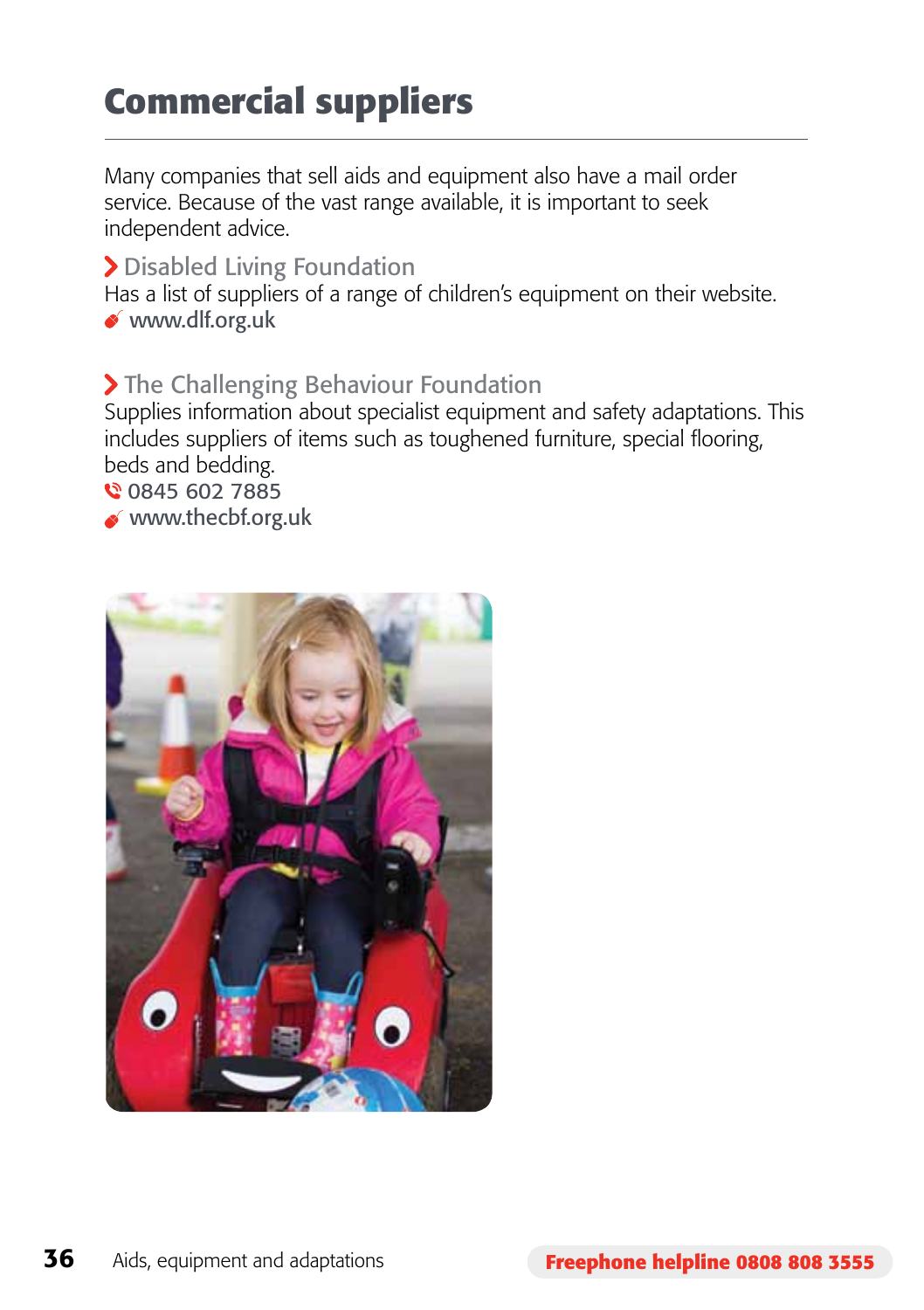## **Consumer rights**

When you buy goods and services, you have a right to expect certain standards. This applies when you buy in person or by mail order. If something goes wrong and/or you're not satisfied with the service or goods, try contacting the supplier first. If you're unhappy with the outcome, seek further specialist advice. It is important to do this as soon as possible as your rights may depend on when the transaction took place, otherwise you could find that you're out of time.

### <sup>9</sup> If you need to make a complaint

Your local citizens advice service or local trading standards service can give you more advice and help you make a complaint.

#### > Local trading standards office

#### England Scotland and Wales

To find your local office and for information on your rights

- Trading Standards Central helpline 03454 04 05 06
- www.tradingstandards.gov.uk

#### S Northern Ireland - ConsumerLine

Northern Ireland's consumer advice line and website

0300 123 62 62

www.consumerline.org

#### Citizen's Advice Service

UK-wide consumer rights advice and where to find your local citizen's advice bureau.

www.adviceguide.org.uk/consumer

People living in England can call 03444 111 444

In Wales call 03444 77 20 20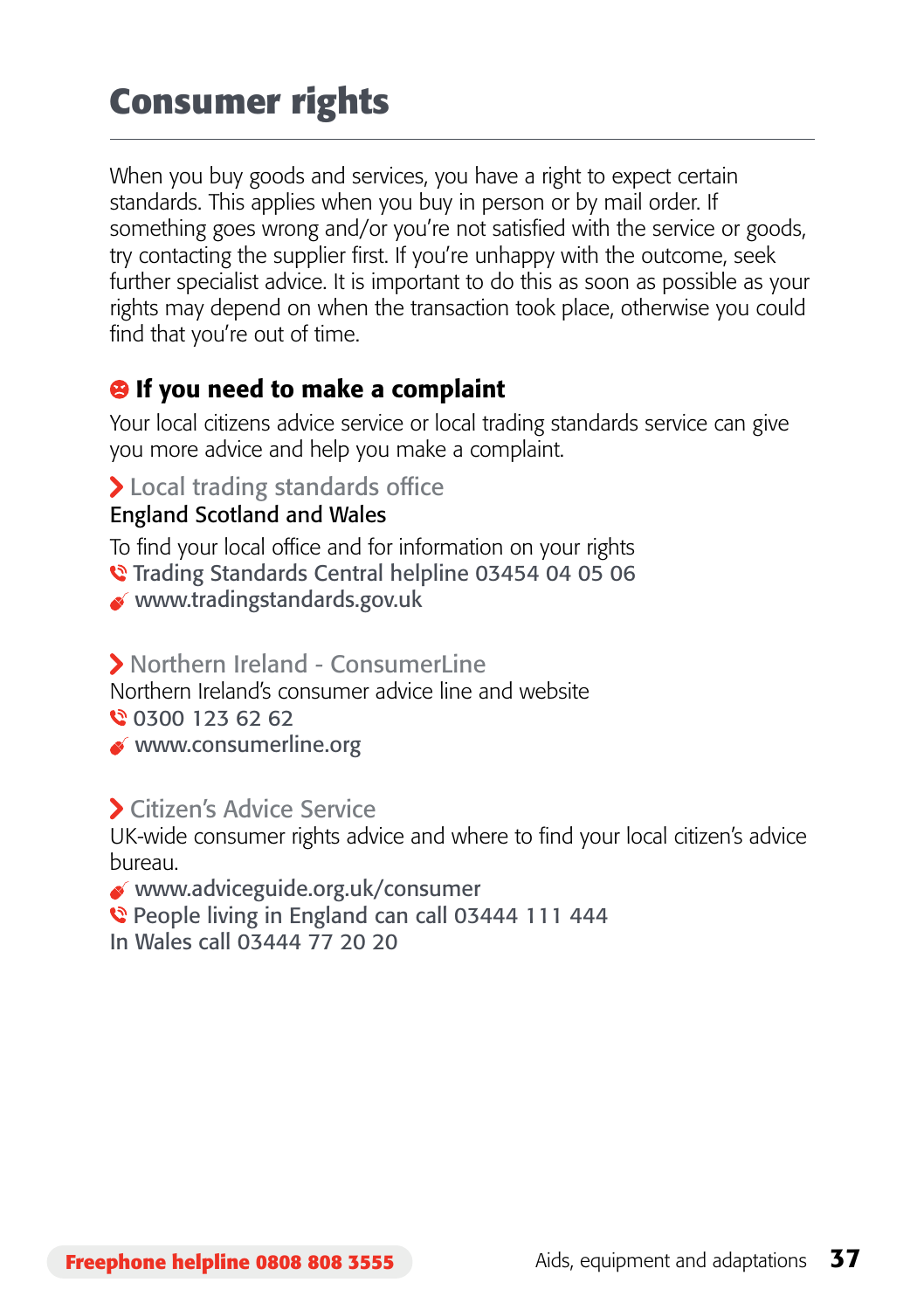## **Further sources of help and advice**

There are numerous suppliers of disability equipment, mobility products and daily living aids in the UK. Below is a small number. Again, please note that their appearance on this list should not be seen as an endorsement by Contact a Family of their products.

#### Ace Centre

Work alongside young people with communication difficulties to design software that enables, rather than restricts, the user.

0161 358 0151

www.ace-centre.org.uk

#### Disabled Living Foundation (DLF)

Produces a comprehensive range of fact sheets on choosing daily living equipment. This includes advice on equipment for children who need help to dress, personal care (toileting, bathing, washing) as well as information on beds and bed accessories. The factsheets can be downloaded from their website or you can ring the equipment helpline where up-to-date product and supplier information can be given.

The DLF also has a website SARA (Self-Assessment, Rapid Access) you can visit at www.asksara.org.uk for information on products that may help. Assist UK leads a UK-wide network of lDisabled Living Centres. Each centre includes a permanent exhibition of products and equipment that give people opportunities to see and try products.

0845 130 9177

www.dlf.org.uk

### Assist UK

Assist UK leads a UK-wide network of disabled living centres. Most centres include an exhibition of products and equipment to try out. You can also get information and advice from staff about suitable products.

0161 832 9757

www.assist-uk.org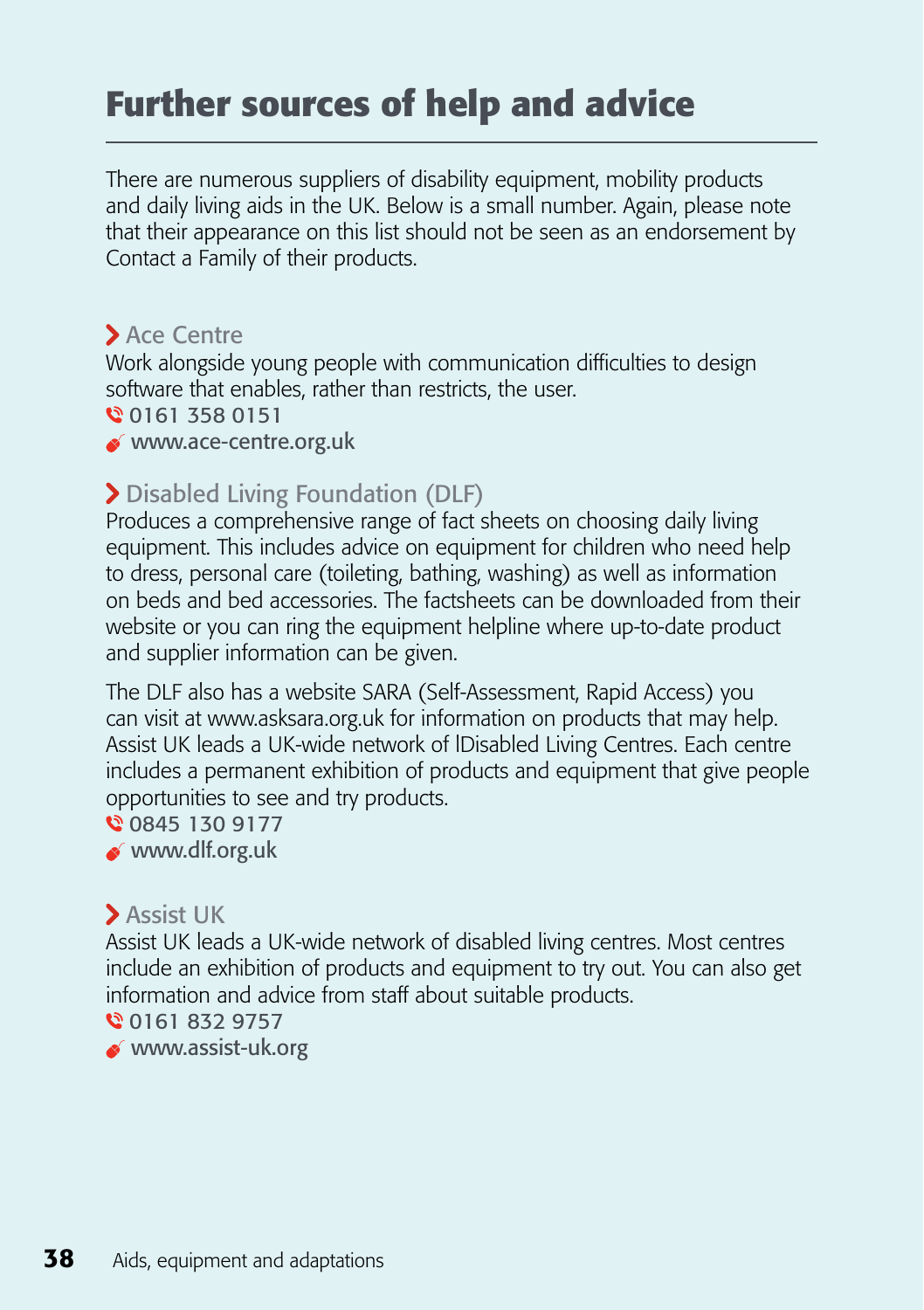## LiveNet (Northern Ireland)

The LiveNet assistive technology loan scheme provides an opportunity for people in Northern Ireland to preview a variety of items of software or hardware that have been specially designed to help improve access to a computer.

The loan scheme is available to any member of the learning disability community free of charge. This includes:

- children, young people or adults with a learning disability (under 18s must get a responsible adult to sign the agreement)
- family carers
- staff or volunteers who support people with a learning disability.
- 028 9049 4907
- www.livenet.org.uk

#### > MERU

MERU aims to improve life for children and young people with disabilities by designing custom-made specialist equipment when no ready-made solution exists to meet a child or young person's needs. MERU also has an information and advice service for parents and therapists worldwide.

01372 725203

www.meru.org.uk

#### $\sum$  Remap

Design, manufacture and supply appliances to meet the individual needs of disabled people where they cannot be sourced commercially.

0845 130 0456

www.remap.org.uk

#### Ricability (Research Institute for Consumer Affairs)

Ricability is an independent research charity that provides consumer information for disabled and older people. Guides are available on request or through their website.

#### 020 7427 2460

www.ricability.org.uk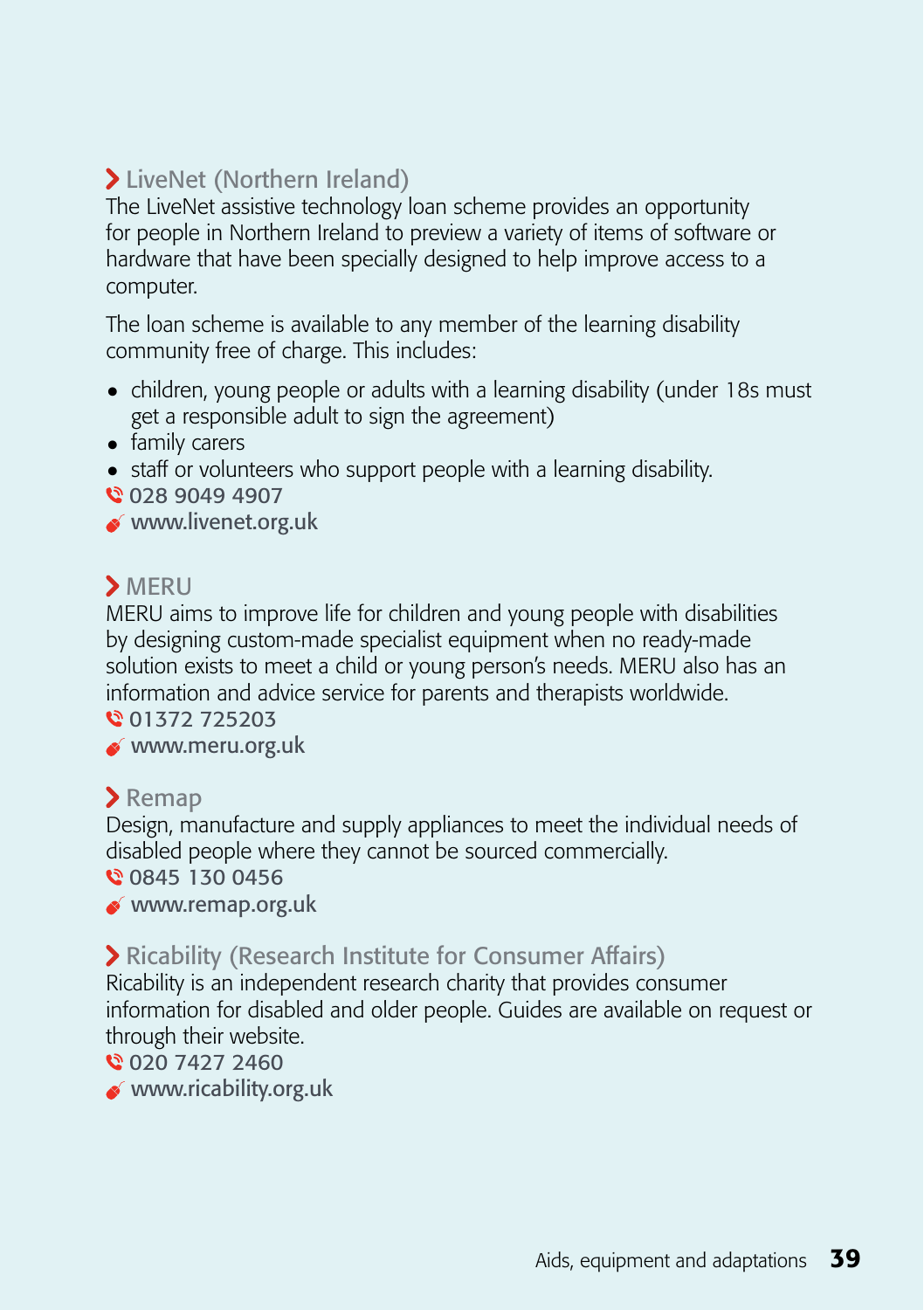### Abilitynet

Offer advice and information on information and communications technology (ICT). Also supply a range of factsheets and skill sheets (available on their website) that give detailed information on a wide range of assistive technology.

€ 0800 269 545

www.abilitynet.co.uk

#### **>** British Red Cross

Has a volunteer-led medical equipment service that provides wheelchair hire and short-term loans of equipment in almost 1,000 outlets in the UK.

0844 412 2804

www.redcross.org.uk

#### Youreable

A community-based website that has information on products and services for disabled people.

www.youreable.com

#### > Independent Living

A site providing news, views and product information designed to assist with living independently.

 $w$ www.independentliving.co.uk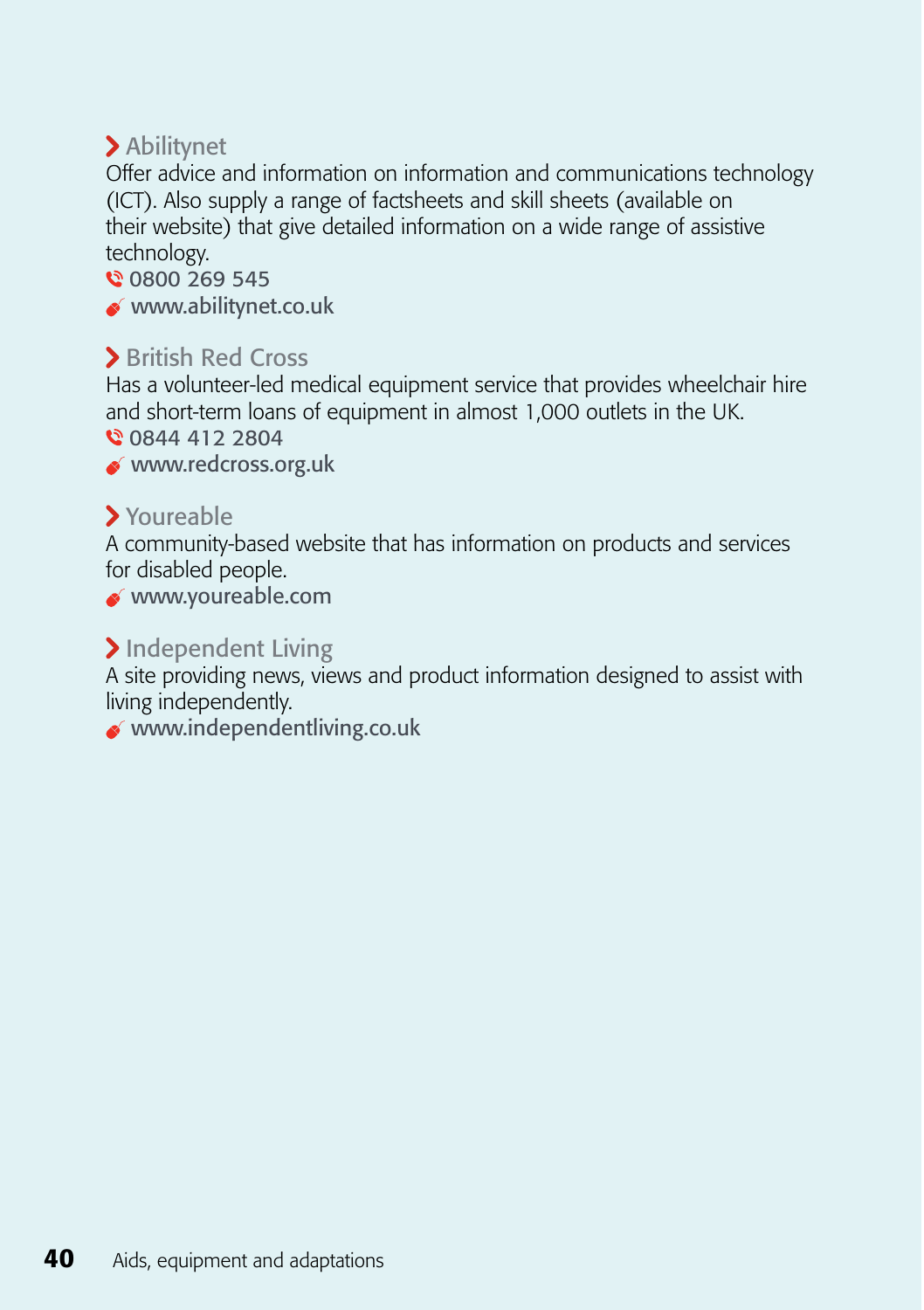## **Frequently asked questions**

"I bought a trike for my disabled son and was told by the supplier that I have to claim back the VAT. How can I do this?

First, you need to establish whether you should pay VAT on the trike (see 'Value Added Tax (VAT)' on page 34). VAT relief doesn't apply to general purpose goods for disabled people. Unless the trike has been solely designed to be used by your disabled son, you will have to pay VAT. You should also be aware that Her Majesty's Revenue and Customs don't refund VAT to customers. Instead, it is the responsibility of the supplier to determine whether the item in question is subject to VAT. If you have been charged VAT incorrectly, your supplier may be able to adjust their VAT records and refund you the VAT.

With help from the Disabled Facilities Grants Scheme I've just turned one of my reception rooms into a special playroom for my disabled child. I've been told I can get some help with the Council Tax because of this. Is this true?

This is possible under the Disability Reduction Scheme. When a property has been altered in a certain way to accommodate the needs of a disabled person, then the 'band' for your property can be lowered. The lower the band, the smaller the bill. In your case, you qualify because you have a room which is needed by and predominantly used by your disabled son. It is worth noting that if the dwelling is in band 'A', then you can get a reduction of one-sixth of your bill. And also that the reduction can be fully backdated. Properties in the lowest band already, (A), only have the right to backdate to 1 April 2000.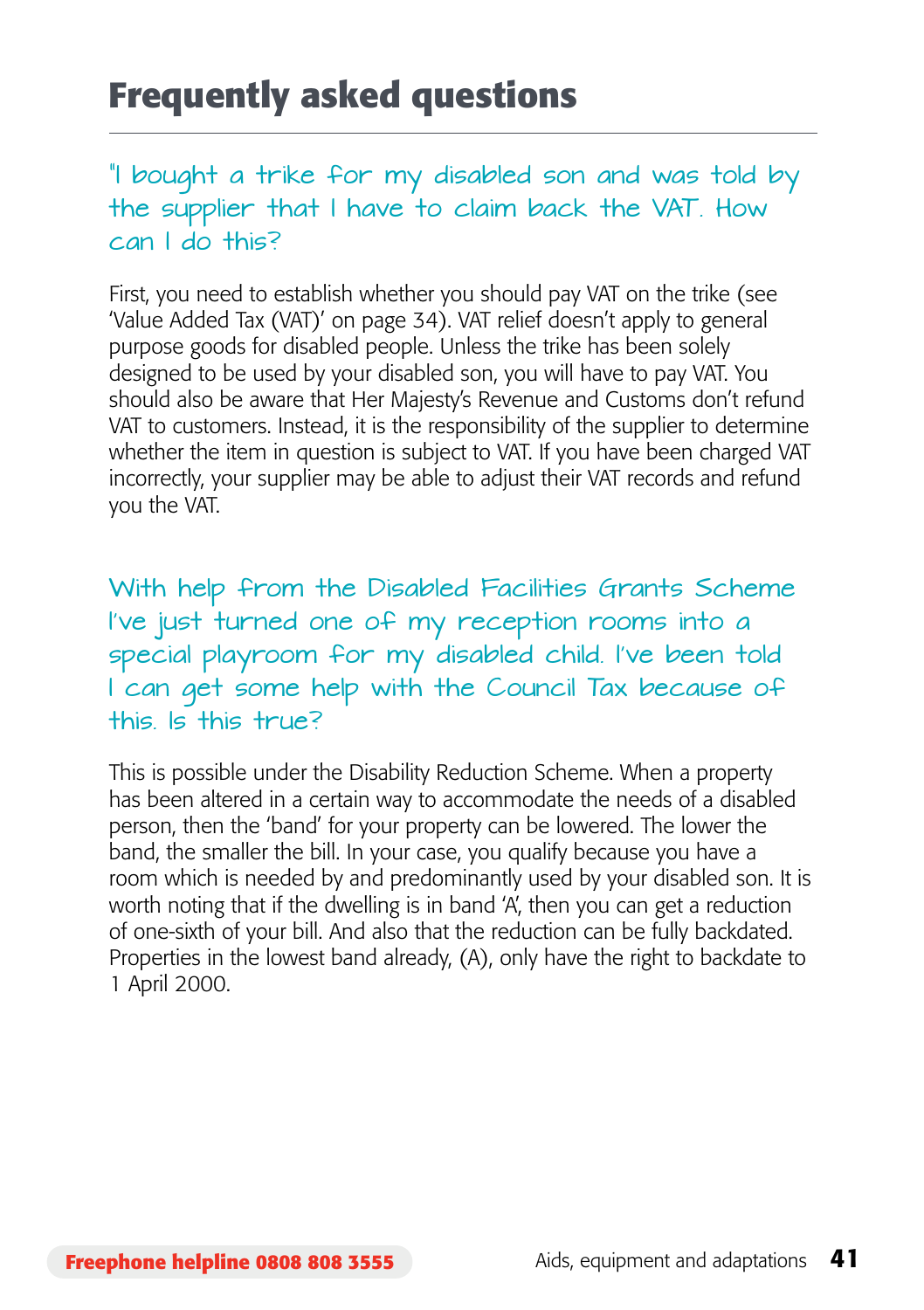I bought a second hand wheelchair from a trader, but I've been told I don't have the same rights as if I'd bought it brand new, and I can't return it if there's a fault. Is this true?

No, you have the same rights as if you'd bought a new one, and the trader is also obliged to point out any faults before you pay for it. If any faults have been pointed out, then this may affect your rights. Contact your nearest advice service or trading standards office for further advice. See 'Consumer rights' on page 37.

I've just enquired about applying for a Disabled Facilities Grant and I've been told by the occupational therapist (OT) that there's a waiting list for the assessment. It could be months before I'm seen by the OT and two years before I get a grant. What are my rights?

The assessment by the OT is a crucial part of the grants process. Following on from the OT's recommendations, a formal application is often submitted to the housing authority. But you can still make a formal application to the housing authority for the grant before the OT's assessment. This can help speed up the process as the authority must then make a decision within six months of receiving the application. Within that time, the OT will hopefully visit your home to carry out the assessment.

If you don't get a decision within the time limit, you should write to them asking why you haven't heard anything and asking for a decision to be made. If there is still no decision, then seek advice on other possible remedies, such as making a complaint using the local authority's complaints procedure or the local government ombudsman. See 'Adapting your home' on page 25 for more information.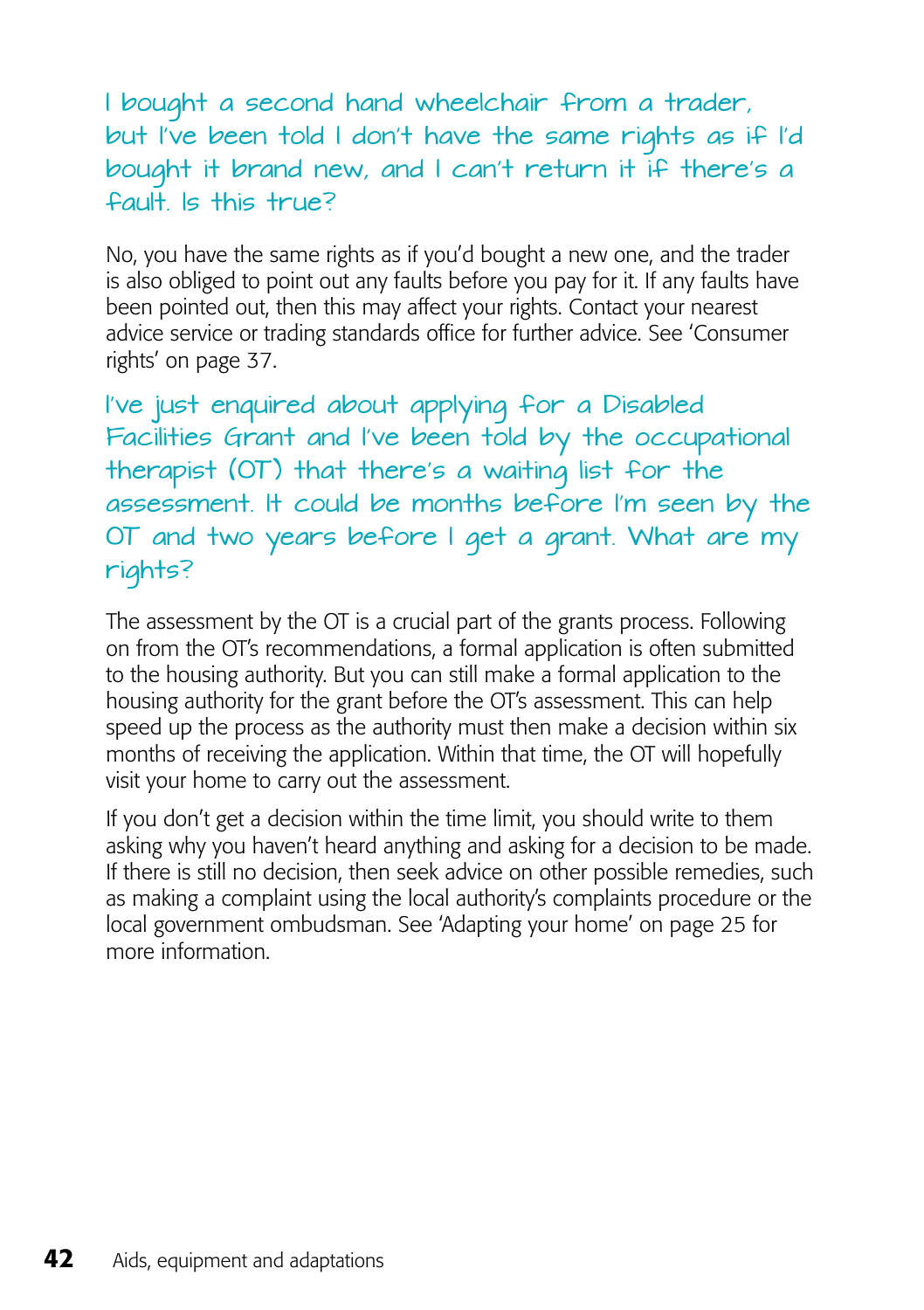## **Support Contact a Family**

Help us continue to provide information, advice and support to all families with disabled children in the UK.

From cake sales, to running the London Marathon, or signing up to be a regular giver – there are many ways you can help. Find out more on our website, and get in touch with our fundraising team:

 $\bullet$  www.cafamily.org.uk/fundraising 020 7608 8786  $\boxtimes$  fundraising@cafamily.org.uk

And why not get involved in our campaign work across the UK?

www.cafamily.org.uk/takeaction



Written by Nathalie de Broglio, Karin Beeler and John Ball.